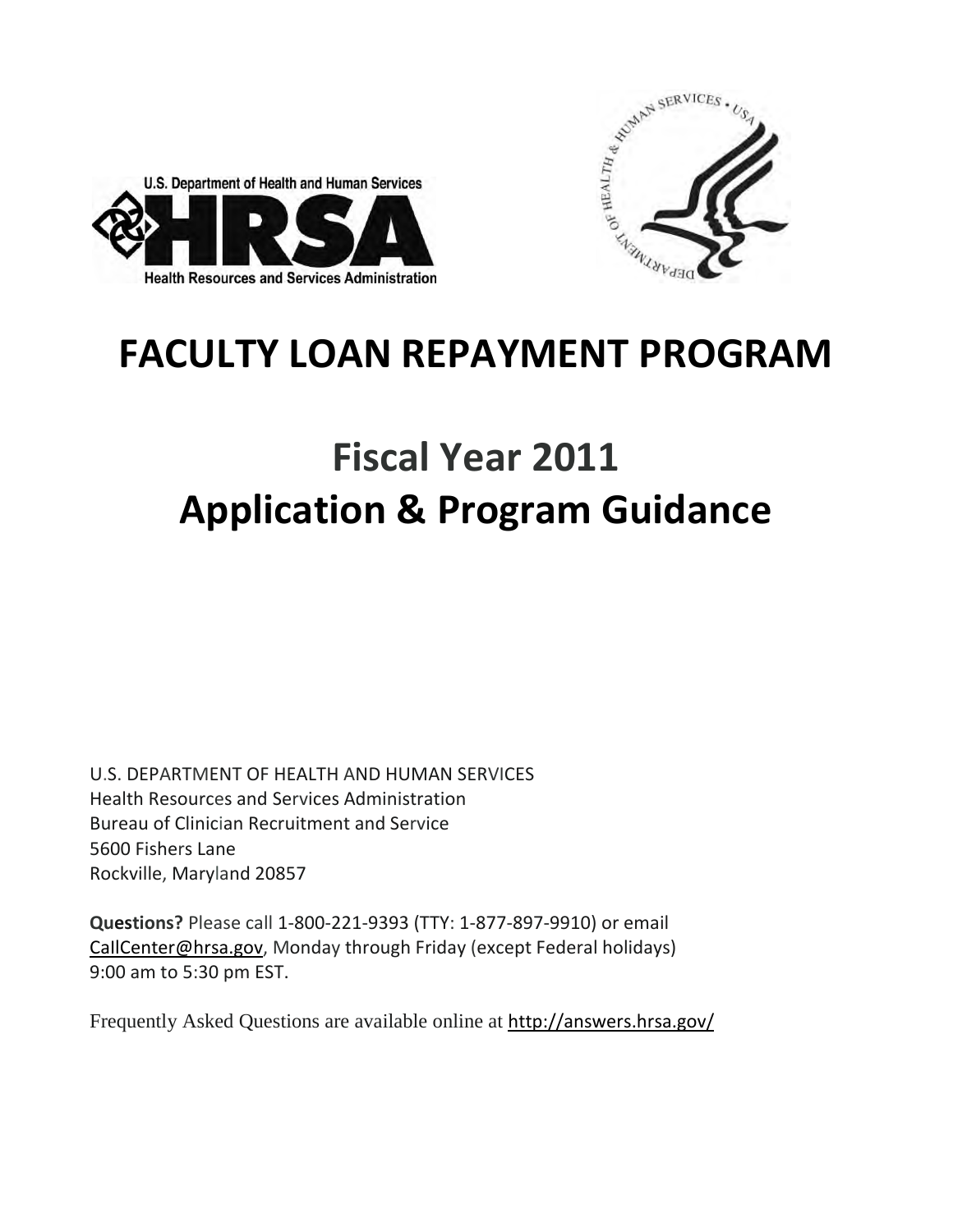

*Authority: Section* 738(a) of *the Public Health Service Act* (42 *USC 293b(a)),* as *amended. Future changes in the governing statute and Program Guidances may also be applicable to Faculty Loan Repayment Program participants.*

#### **TABLE OF CONTENTS**

| <b>PROGRAM OVERVIEW</b>                                                                                                                                                                                                                                                                                                                                                                |  |
|----------------------------------------------------------------------------------------------------------------------------------------------------------------------------------------------------------------------------------------------------------------------------------------------------------------------------------------------------------------------------------------|--|
|                                                                                                                                                                                                                                                                                                                                                                                        |  |
| What is the Faculty Loan Repayment Program (FLRP)?<br>What are the benefits of the FLRP?                                                                                                                                                                                                                                                                                               |  |
| ELIGIBILITY REQUIREMENTS, FUNDING PREFERENCES AND APPLICATION PROCESS 4                                                                                                                                                                                                                                                                                                                |  |
| What are the eligibility requirements?<br>What types of educational loans qualify for the FLRP?<br>$\bullet$<br>What are the requirements of the FLRP applicant's employing institution?<br>How does the FLRP determine which applicants will receive loan repayment?<br>What should I know before I apply?<br>What should I expect if I am selected to receive an award?<br>$\bullet$ |  |
|                                                                                                                                                                                                                                                                                                                                                                                        |  |
| What are the service requirements?<br>٠<br>When does the service obligation begin?<br>Will I earn a salary during my service obligation?<br>Can I be absent from my academic facility and receive service credit?<br>$\bullet$                                                                                                                                                         |  |
|                                                                                                                                                                                                                                                                                                                                                                                        |  |
| Can I leave my FLRP-approved academic facility prior to completion of service?<br>How do I request a transfer to another FLRP-approved facility?                                                                                                                                                                                                                                       |  |
|                                                                                                                                                                                                                                                                                                                                                                                        |  |
| What happens if I breach the FLRP contract?                                                                                                                                                                                                                                                                                                                                            |  |
|                                                                                                                                                                                                                                                                                                                                                                                        |  |
| What should I do if I feel I cannot continue my service or payment obligation?<br>$\bullet$<br>When would my service obligation be cancelled?                                                                                                                                                                                                                                          |  |
| <b>APPLY NOW</b>                                                                                                                                                                                                                                                                                                                                                                       |  |
|                                                                                                                                                                                                                                                                                                                                                                                        |  |
| What should I do before I apply?<br>When is the application deadline?<br>What materials will I need when I apply?<br>$\bullet$                                                                                                                                                                                                                                                         |  |
|                                                                                                                                                                                                                                                                                                                                                                                        |  |
| <b>General Instructions</b><br>Instructions for Completing Supplemental Forms<br>Instructions for Online Application<br>Instructions for Supporting Documentation                                                                                                                                                                                                                      |  |
|                                                                                                                                                                                                                                                                                                                                                                                        |  |
| What if I change jobs?<br>Can I withdraw my application?<br>What if I want to consolidate my educational loans?                                                                                                                                                                                                                                                                        |  |
| <b>ADDITIONAL MATERIALS</b>                                                                                                                                                                                                                                                                                                                                                            |  |
|                                                                                                                                                                                                                                                                                                                                                                                        |  |
|                                                                                                                                                                                                                                                                                                                                                                                        |  |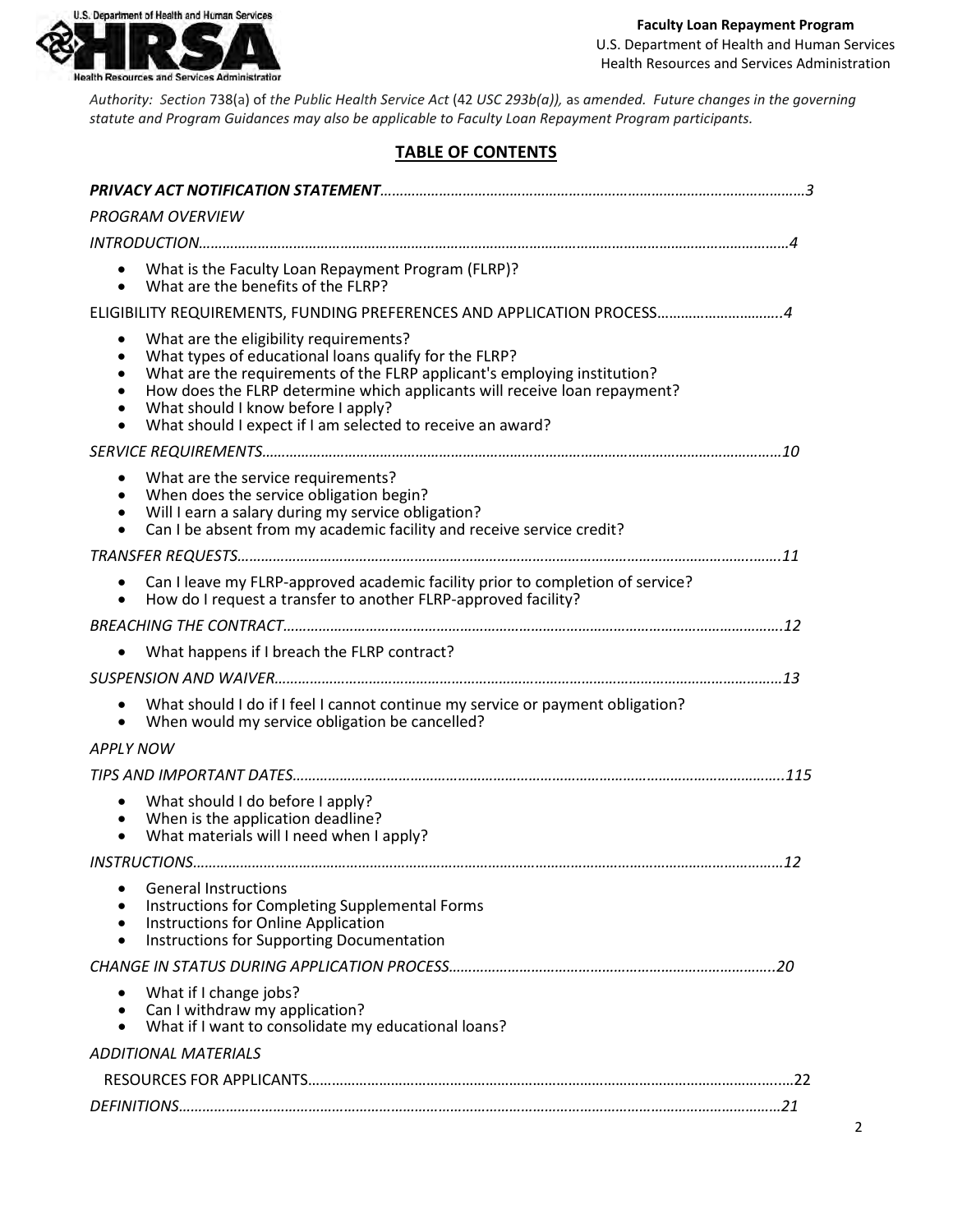

#### **PRIVACY ACT NOTIFICATION STATEMENT**

## **General**

This information is provided pursuant to the Privacy Act of 1974 (Public Law 93-579), as amended, for individuals supplying information for inclusion in a system of records.

# **Statutory Authority**

Section 738(a) of the Public Health Service Act (42 United States Code, Section 293b(a)), as amended.

# **Purpose and Uses**

The purpose of the Faculty Loan Repayment Program (FLRP) is to increase the recruitment and retention of faculty members from disadvantaged backgrounds with an eligible health professions degree or certificate to serve at an eligible academic institution. FLRP provides financial assistance and thereby decreases the economic barriers associated with pursuing such careers. The information applicants provide will be used to evaluate their eligibility for participating in FLRP. In addition, information from other sources will be considered (e.g., credit bureau reports).

A participant's contract, application, required supplemental forms, supporting documentation, correspondence, and related data are maintained in a system of records to be used within the U.S. Department of Health and Human Services to monitor FLRP-related activities. The information may also be disclosed outside the Department, as permitted by the Privacy Act and Freedom of Information Act, to the Congress, the National Archives, the Government Accountability Office, and pursuant to court order and various routine uses (see [http://www.hrsa.gov/privacyact/sorn/09150037.htm\)](http://www.hrsa.gov/privacyact/sorn/09150037.htm).

#### **Effects of Non-Disclosure**

Disclosure of the information sought is voluntary; however, if not submitted, except for the replies to questions related to Race/Ethnicity (Part II of the online application for the FLRP), an application will be considered incomplete and therefore will not be considered for an award under this announcement.

# **Paperwork Reduction Act Public Burden Statement**

An agency may not conduct or sponsor, and a person is not required to respond to, a collection of information unless it displays a current OMB control number. The current OMB control number for information collected through this application process is 0915-0150. The public reporting burden for this collection is estimated to average 6 hours per response, including the time for reviewing instructions, researching existing data sources, gathering and maintaining the data needed, and completing and reviewing the collection of information. Send comments regarding this burden estimate or any other aspect of this collection of information, including suggestions for reducing this burden, to HRSA Reports Clearance Office, 5600 Fishers Lane, Room 10-33, Rockville, Maryland 20857.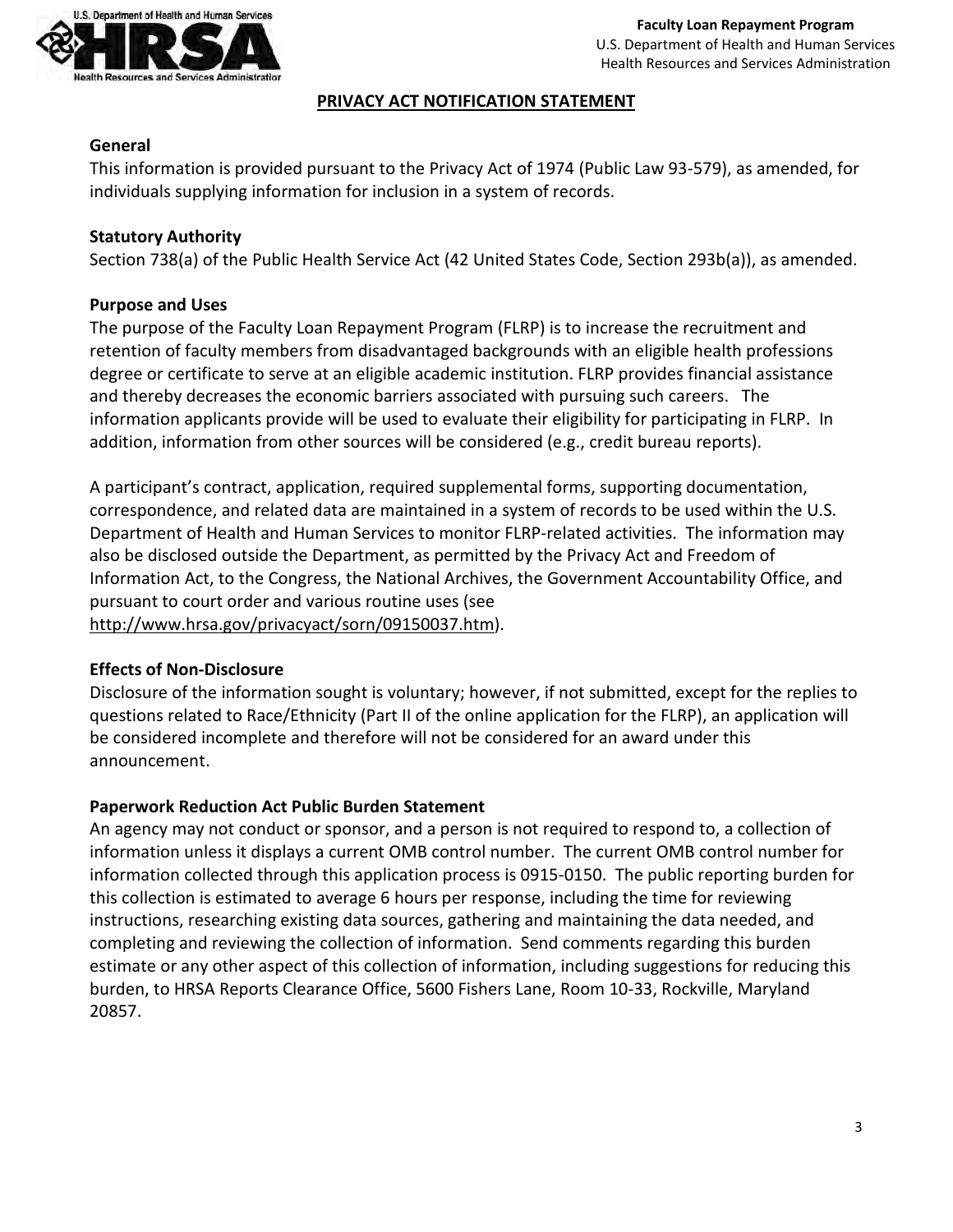

**PROGRAM OVERVIEW** 

#### **INTRODUCTION**

# **What is the Faculty Loan Repayment Program (FLRP)?**

The Faculty Loan Repayment Program provides individuals who have a keen interest in teaching with loan repayments to serve as a faculty member in an accredited and eligible health professions school. FLRP participants contribute to the Health Resources and Services Administration's, Bureau of Clinician Recruitment and Service's goal of increasing the recruitment and retention of health professions faculty. Supporting careers for health professions educators is vital for preparing the next generation of health care professionals, and the FLRP encourages participants to promote careers in their respective health care fields.

FLRP applicants must be from a disadvantaged background, have an eligible health professions degree or certificate, and have an employment commitment to be a faculty member at an approved health professions institution for a minimum of two (2) years (see "Eligibility Requirements, Funding Preferences and Application Process" section).

FLRP is administered by the Bureau of Clinician Recruitment and Service (BCRS) of the Health Resources and Services Administration (HRSA). HRSA is an agency of the U.S. Department of Health and Human Services (DHHS).

#### **What are the benefits of the FLRP?**

- (1) **Mentoring the future healthcare workforce.** By joining the past and current FLRP participants across the country, you have the opportunity to educate and train the next generation of health professionals.
- (2) **Loan Repayment.** FLRP will provide funds to program participants to repay qualifying educational loans. FLRP will award a lump sum, up to a maximum of \$40,000, for a two-year service obligation. All loan repayments paid to the participant must be used to repay qualifying educational loans and are subject to periodic verification.
- (3) **Tax Assistance Payment.** FLRP payments are subject to Federal income tax and Federal Insurance Contributions Act (FICA) taxes. To assist participants in meeting their tax burden, they receive an additional amount (equal to 39% of the loan repayment amount), which FLRP withholds (pays directly to the IRS) on behalf of the participant for their Federal income and FICA tax liability. All FLRP payments and Federal taxes withheld will be reported to the participant and the IRS on a Form W-2 after the end of the tax year. These FLRP payments may also be subject to State and local income tax.

#### <span id="page-3-0"></span>ELIGIBILITY REQUIREMENTS, FUNDING PREFERENCES AND APPLICATION PROCESS

#### **What are the eligibility requirements?**

To be eligible for a FLRP award, all applicants must:

(1) Be a U.S. citizen (either U.S. born or naturalized), U.S. national or Lawful Permanent Resident.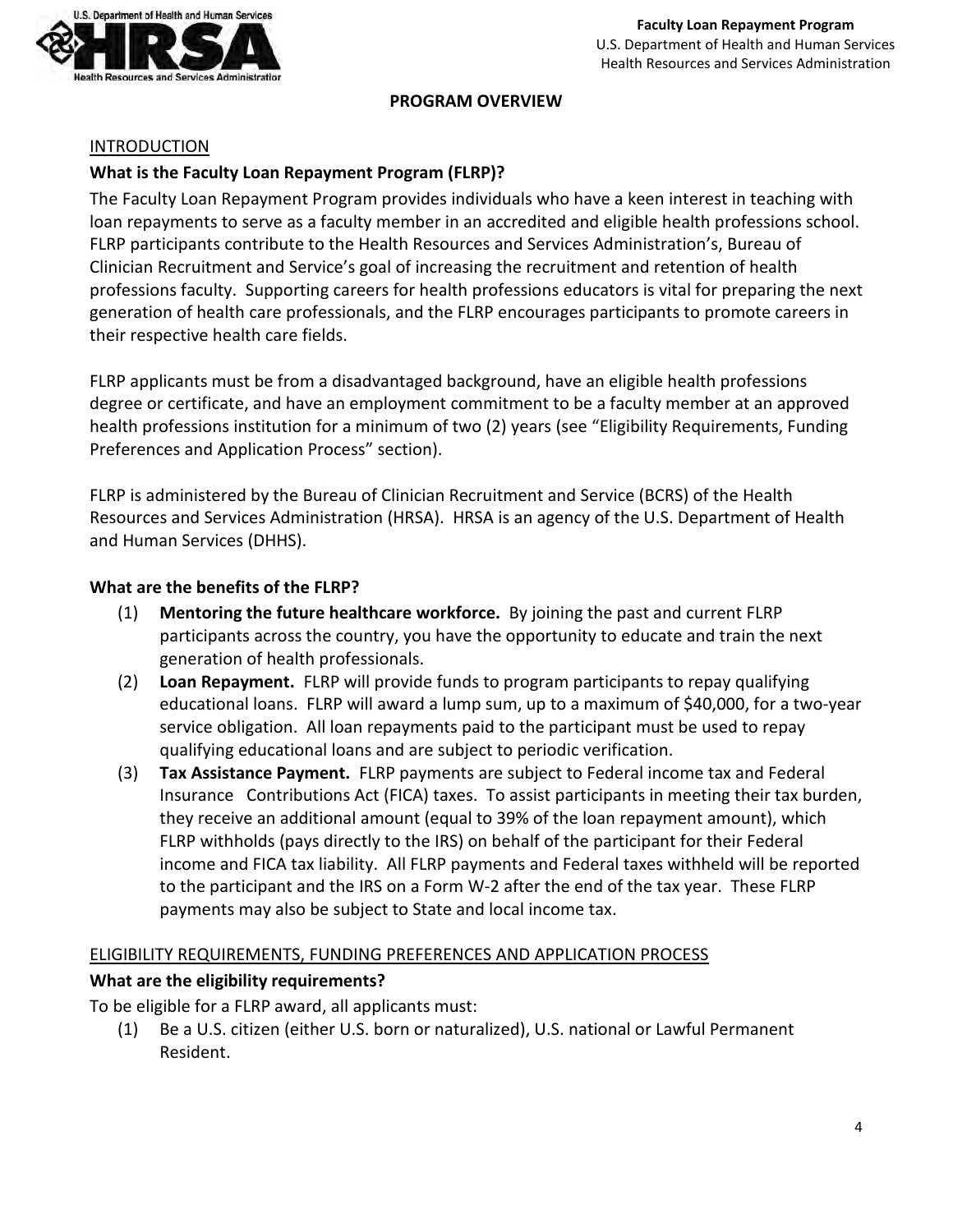

- (2) Provide certification from the health professions school (previously attended by the applicant) that identifies the applicant as coming from a disadvantaged background based on environmental and/or economic factors. HHS defines an individual from a disadvantaged background as one who comes from 1) an environment that has made obtaining the knowledge, skills, and abilities required to enroll in and graduate from a graduate or undergraduate school challenging for the individual, or 2) a family with an annual income below established low-income thresholds. (For more details, refer to the term, "Individual from a Disadvantaged Background" under the Definitions section.)
- (3) Have a degree in one of the following eligible health profession disciplines:
	- a. Allopathic Medicine;
	- b. Osteopathic Medicine;
	- c. Podiatric Medicine;
	- d. Veterinary Medicine;
	- e. Dentistry;
	- f. Pharmacy;
	- g. Optometry;
	- h. Nursing (RN or higher);
	- i. Public Health (graduate level only);
	- j. Physician Assistant;
	- k. Behavioral and Mental Health: clinical psychology, clinical social work, professional counseling, or marriage and family therapy (graduate level only); or
	- l. Allied Health Professions: dental hygiene, medical laboratory technology, occupational therapy, physical therapy, radiology technology, speech pathology, audiology, and registered dietitians (baccalaureate or graduate level; see Definitions).

An applicant in his/her final year of approved graduate training or final year of study must submit by the application closing date of *May 6, 2011 (postmark date)* a letter of good standing from his/her Program Director indicating the expected date of graduation. The individual must graduate no later than *June 30, 2011* to be eligible for the FLRP in FY 2011.

- (4) Have an employment commitment from an eligible health professions school for a full-time or part-time (as defined by the school) faculty position for a minimum of 2 years, with employment to commence on or before July 31, 2011. Eligible health professions schools must be located in a State and be an accredited public or nonprofit private school (see exception below) of:
	- a. Allopathic or osteopathic medicine;
	- b. Dentistry;
	- c. Nursing;
	- d. Pharmacy;
	- e. Allied health;
	- f. Podiatric medicine;
	- g. Optometry;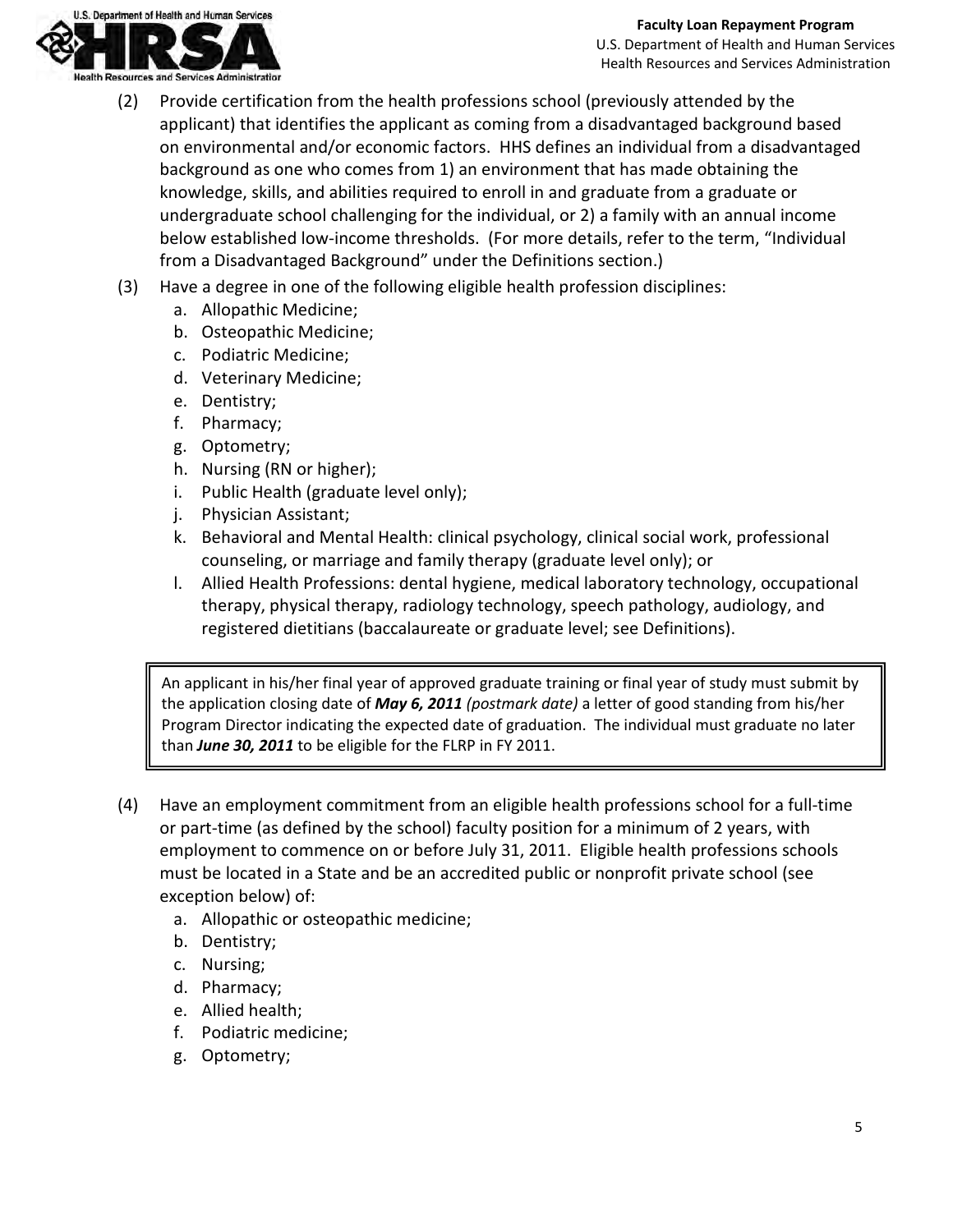

- h. Veterinary medicine;
- i. Public health (graduate level);
- j. A school offering physician assistant education programs; or
- k. A school offering graduate programs in behavioral and mental health.

**Exception:** Schools of Nursing and schools offering physician assistant education programs may be one of the following: public, private nonprofit, or private for profit. All other schools listed above must be public or private nonprofit institutions.

(5) Have a written agreement with the eligible health professions school in which the school has agreed to pay principal and interest due on the applicant's educational loans in an amount equivalent to the loan repayments made by the DHHS under FLRP, unless the school has been granted a full or partial waiver of this requirement from the FLRP. This amount is in addition to the pay the individual would otherwise receive as a faculty member. (See "What are the requirements of the FLRP applicant's employing institution?" below.)

An applicant will be deemed ineligible if he/she:

- (1) Has any judgment liens arising from a Federal debt;
- (2) Has an outstanding contractual obligation for health professional service to the Federal Government, a State, or other entity (e.g., under the National Health Service Corps Loan Repayment Program, the State Loan Repayment Program, the Nursing Education Loan Repayment Program, or the Faculty Loan Repayment Program) that will not be completed by the application deadline;

**Exception:** Individuals in a Reserve component of the Armed Forces, including the National Guard, are eligible to participate in the FLRP. Reservists should understand the following:

- Military training or service performed by reservists will not satisfy the FLRP service commitment. If a participant's military training and/or service, in combination with the participant's other absences from the facility will exceed 7 weeks per service year, as set forth under Service Requirements (see page 10), the participant should request a suspension of his/her service obligation. The FLRP payment will be stopped while the reservist is on an approved suspension and will resume when the reservist returns to fulfill their service obligation. The service obligation end date will be extended to compensate for the break in service.
- If the FLRP-approved facility where the reservist is serving at the time of his/her deployment is unable to reemploy that reservist, the reservist will be expected to complete his/her FLRP service obligation at another eligible, approved facility. The reservist must contact FLRP and request a transfer, and receive approval, in accordance with the transfer policy (see page 11).
- (3) Has defaulted on any Federal payment obligations (e.g., Health Education Assistance Loans, FHA Loans, Federal income tax liabilities, etc.) or non-Federal payment obligations (e.g., court-ordered child support payments);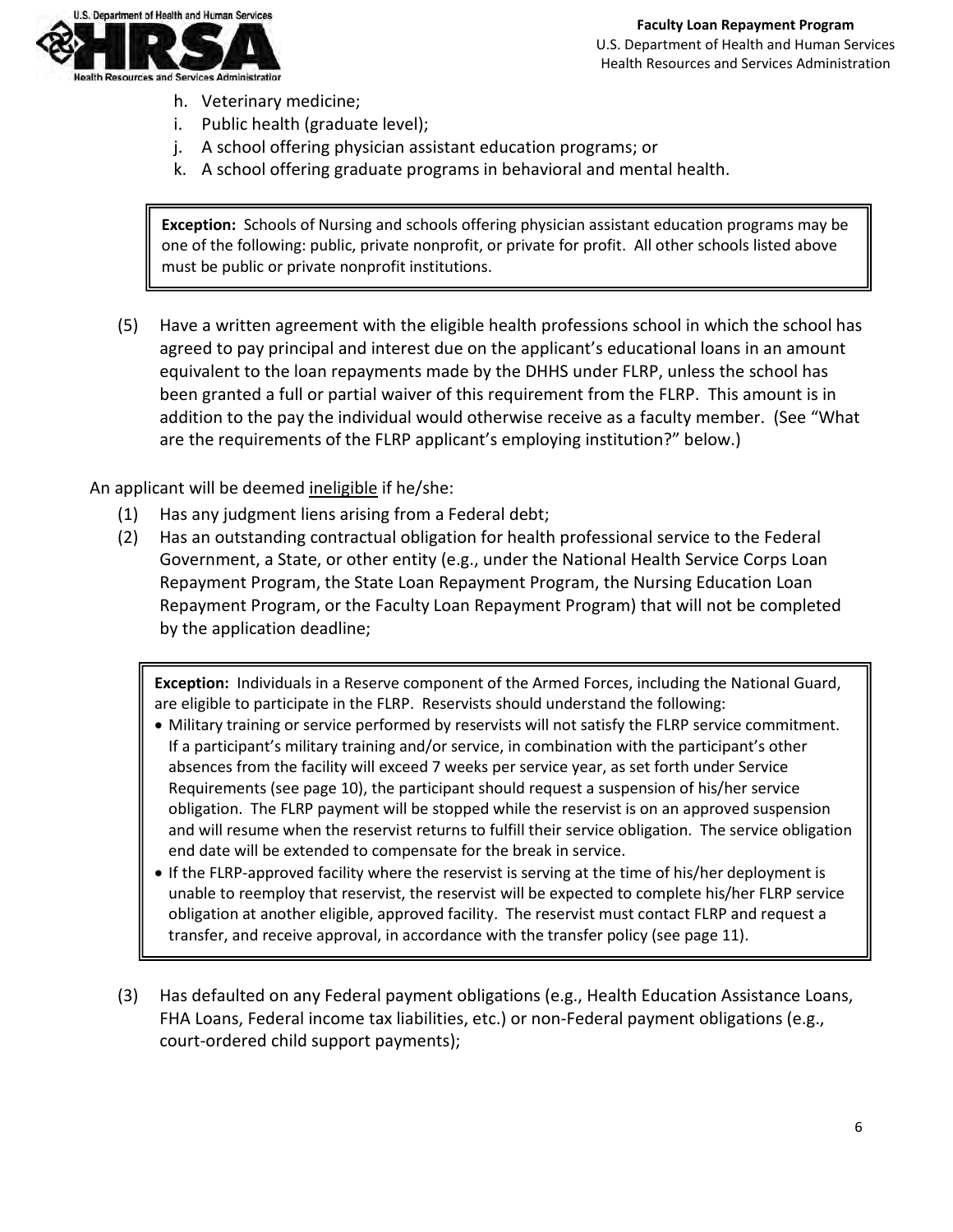

- (4) Has defaulted on a prior service obligation to the Federal government or a State or local government, even if subsequently, that obligation was satisfied through service, monetary payment or other means;
- (5) Had any Federal or non-Federal debt written off as uncollectible;
- (6) Is currently excluded, debarred, suspended, or disqualified by a Federal agency from participating in a covered transaction; or
- (7) Has failed to apply all FLRP funds previously received (if applicable) toward the qualifying educational loans. Payment histories from the lender(s) will be required.

# **What types of educational loans qualify for FLRP?**

FLRP participants will receive funds (up to \$40,000 for 2 years of service) from FLRP to repay the outstanding principal and interest of qualifying educational loans (see Definitions). The qualifying educational loans must be obtained prior to the date the participant submits his/her online application to the FLRP. Loans incurred after the application deadline will not be considered for loan repayment under a Fiscal Year 2011 contract (but could be considered under a subsequent FLRP application and contract).

- (1) **Qualifying Educational Loans** are loans obtained from Government (Federal, State or local) or commercial lenders for actual costs paid for:
	- a. Tuition, fees, and other reasonable educational expenses (see Definitions) for undergraduate and/or graduate education; and
	- b. Reasonable living expenses (see Definitions) incurred while enrolled in undergraduate and/or graduate education.

Examples of qualifying educational loans include: Federal Perkins student loans that are not subject to cancellation, Stafford Loans, and commercial Supplemental Loans for Students.

- (2) **Consolidated Loans** may also be eligible within the following guidelines:
	- a. The consolidated/refinanced loan must be from a Government (Federal, State, or local) or commercial lender and must include only the applicant's qualifying educational loans.
	- b. If an otherwise eligible educational loan of the applicant is consolidated/refinanced with ineligible (non-qualifying) debt of the applicant or loans of another individual, no portion of the consolidated/refinanced loan will be eligible for loan repayment.
- (3) **Non-Qualifying Loans** include but are not limited to:
	- a. Loans for which the associated documentation does not identify the loan as applicable to undergraduate or graduate education.
	- b. Loans obtained from family members, or from private institutions or other entities that are not subject to Federal or State examination and supervision as lenders.
	- c. Loans that have been paid in full.
	- d. PLUS Loans (made to parents).
	- e. Credit Cards
	- f. Personal Lines of Credit.
	- g. Loans subject to cancellation for faculty employment (e.g., Perkins loans subject to cancellation for full-time faculty employment at Tribal College or University, Nursing Faculty Loan Program loans subject to cancellation for full-time faculty employment at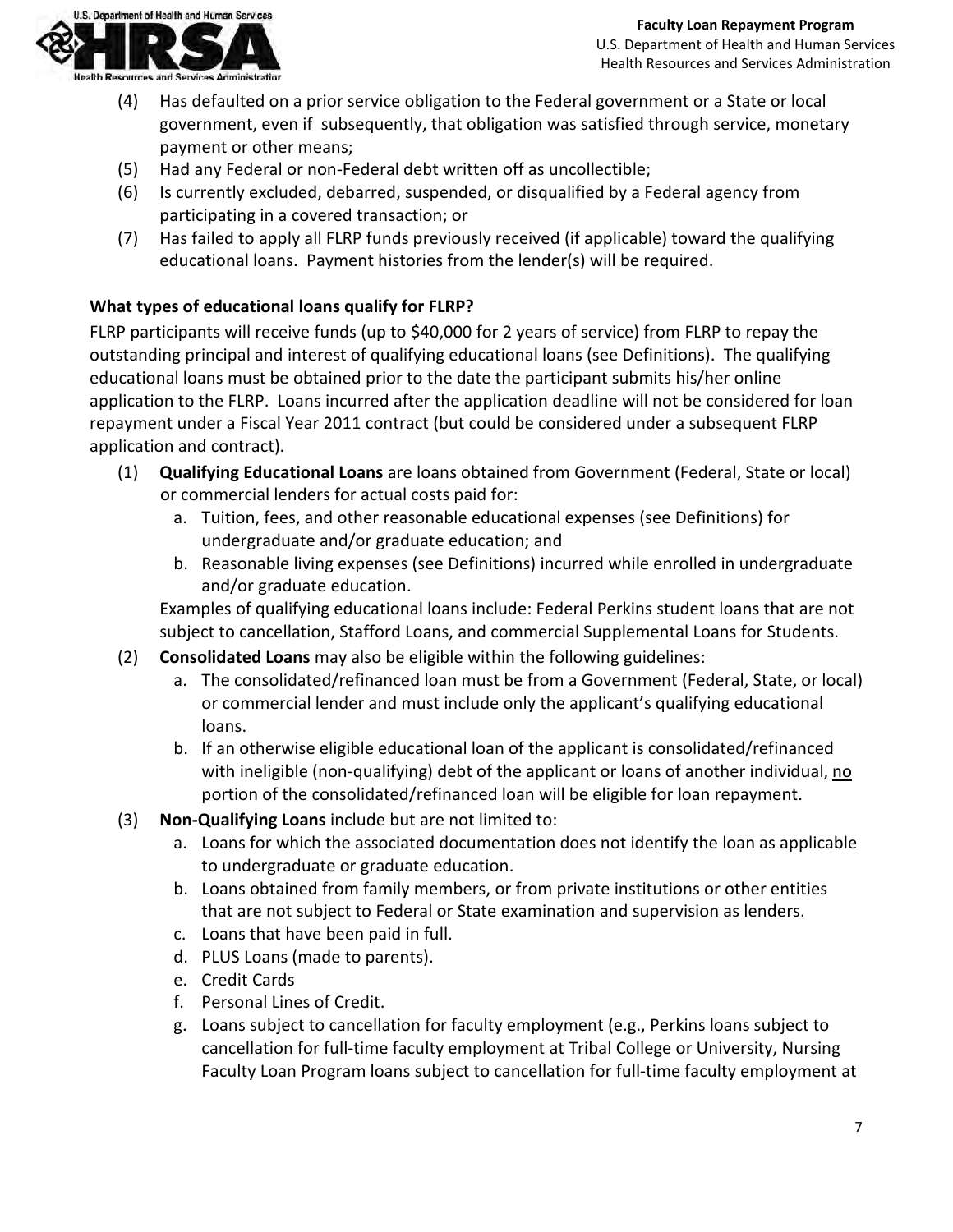

a school of nursing), unless the applicant can provide documentation that such loans are not subject to cancellation.

Documentation of loans will be required. Qualifying educational loans must have documentation to establish that they were contemporaneous with the education received. Loan documentation will be verified by contacting lender(s)/holder(s) and checking the applicant's credit report.

# **What are the requirements of the FLRP applicant's employing institution?**

The employing institution must be an eligible health professions school and must satisfy the following requirements:

- (1) **Employment Contract.** The employing institution must enter into a contract with the applicant to serve as a full-time or part-time (as defined by the school) faculty member for a minimum of 2 years.
- (2) **Loan Repayment Agreement/Waiver of Loan Repayment Requirement.** The employing institution must enter into a written agreement with the applicant to make loan repayments in an amount equal to the FLRP loan repayments or request and be granted a full or partial waiver of this loan repayment requirement.
	- a. Loan Repayment Agreement. The employing institution's loan repayment agreement must provide that:
		- i. The institution will make payments of the principal and interest due on the educational loans of the faculty member in an amount equal to the amount of such payments made by DHHS under its 2-year FLRP contract (the maximum amount is \$40,000 for 2 years);
		- ii. The loan repayments made by the school will be in addition to the pay that the faculty member would otherwise receive and the amount of the faculty member's pay will be determined without regard to the amount of the payments made by DHHS under its 2-year FLRP contract.
	- b. Waiver of Loan Repayment Requirement. The Secretary of the DHHS or his/her designee may waive all or part of the above requirement if the Secretary or his/her designee determines, based on documentation submitted by the employing institution, that the requirement will impose an undue financial hardship on the employing institution. The following items are examples of documentation that would support a waiver request:
		- i. Documentation of diminished financial resources (e.g., consistent budget cuts, reduced earnings on endowments, and/or unexpected expenditures), such that payment of all or part of the matching loan repayment funds would impose an undue financial hardship; or
		- ii. Documentation showing the institution is engaged in collective bargaining agreement(s) that either prohibits such differential compensation or that would require the institution to provide a similar amount of support for faculty not covered under the FLRP.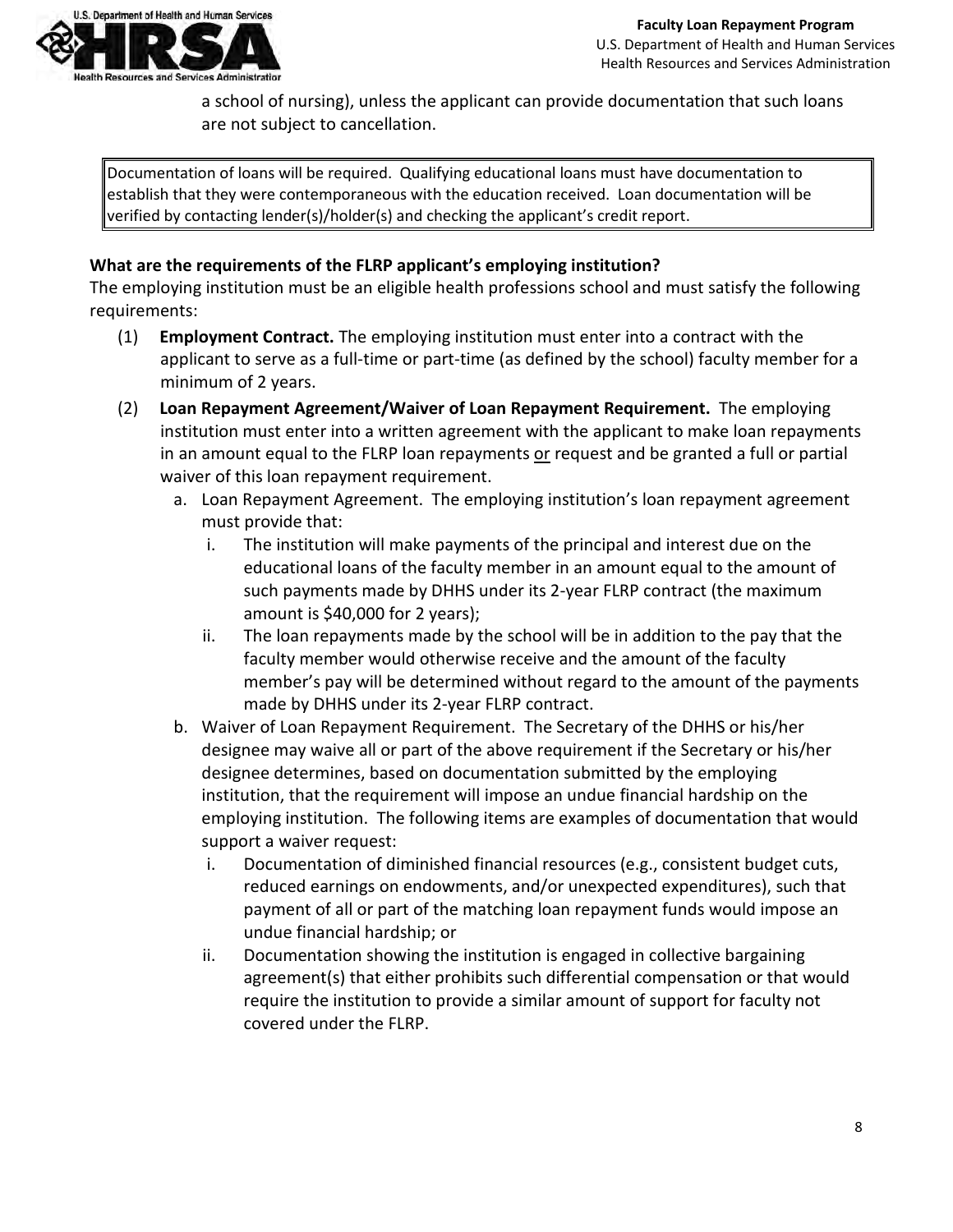

In instances where a partial waiver is requested, the employing institution must also enter into a written agreement with the applicant to pay the remaining portion of the loan repayment match amount outlined in a. above.

(3) **Completion of "Institution Employment/Loan Repayment Verification Form."** The employing institution must complete this Form. The Form provides employment information, verification that the applicant will serve as a faculty member for a minimum of 2 years, and information regarding the institution's ability to make loan repayments.

# **How does the FLRP determine which applicants will receive loan repayment?**

The program uses funding preferences to determine the sequential order in which awards are made to qualified applicants. A funding preference will be given based on the applicant's employing eligible health professions school's institutional match status (i.e., fully matching the DHHS level of loan repayments, partially matching the DHHS level of loan repayments, or no match required). For the "partial match" and "no match" statuses, the applicant's employing school must have received a partial or full waiver of the matching requirement.

Applicants will be grouped into one of the funding preference levels described below. Awards will be made to applicants, starting with the first preference level, in order of decreasing financial need within each level, until funds are expended. Priority will also be given to those clinicians serving as full-time faculty and to faculty who demonstrate a commitment to promoting health care careers.

| <b>FUNDING PREFERENCE LEVEL</b> | <b>INSTITUTIONAL MATCH</b>               |
|---------------------------------|------------------------------------------|
| <b>First Preference</b>         | Full Match (100%)                        |
| <b>Second Preference</b>        | Partial Match (1-99%); Partial<br>Waiver |
| <b>Third Preference</b>         | No Match (0%); Full Waiver               |

#### **What should I know before I apply?**

In FY 2010, FLRP received 670 eligible applications and made 23 awards to faculty members working at eligible health profession schools.

The deadline for submitting an application is May 6, 2011. All applications, supplemental forms, and supporting documentation must be postmarked by this date. The review and award process may take up to four months to complete. Awards will be made no later than September 30, 2011.

Applicants will receive a confirmation email upon submission of an online application. Due to the high volume of applications, applicants will not receive a confirmation receipt of Supplemental Forms and Supporting Documentation.

#### **What should I expect if I am selected to receive an award?**

If your application is approved, FLRP will notify you by e-mail that you have been identified as a possible recipient of a FLRP award, and send you the FLRP contract to sign and return. You will be asked to verify that you are still working at the eligible health professions school identified in your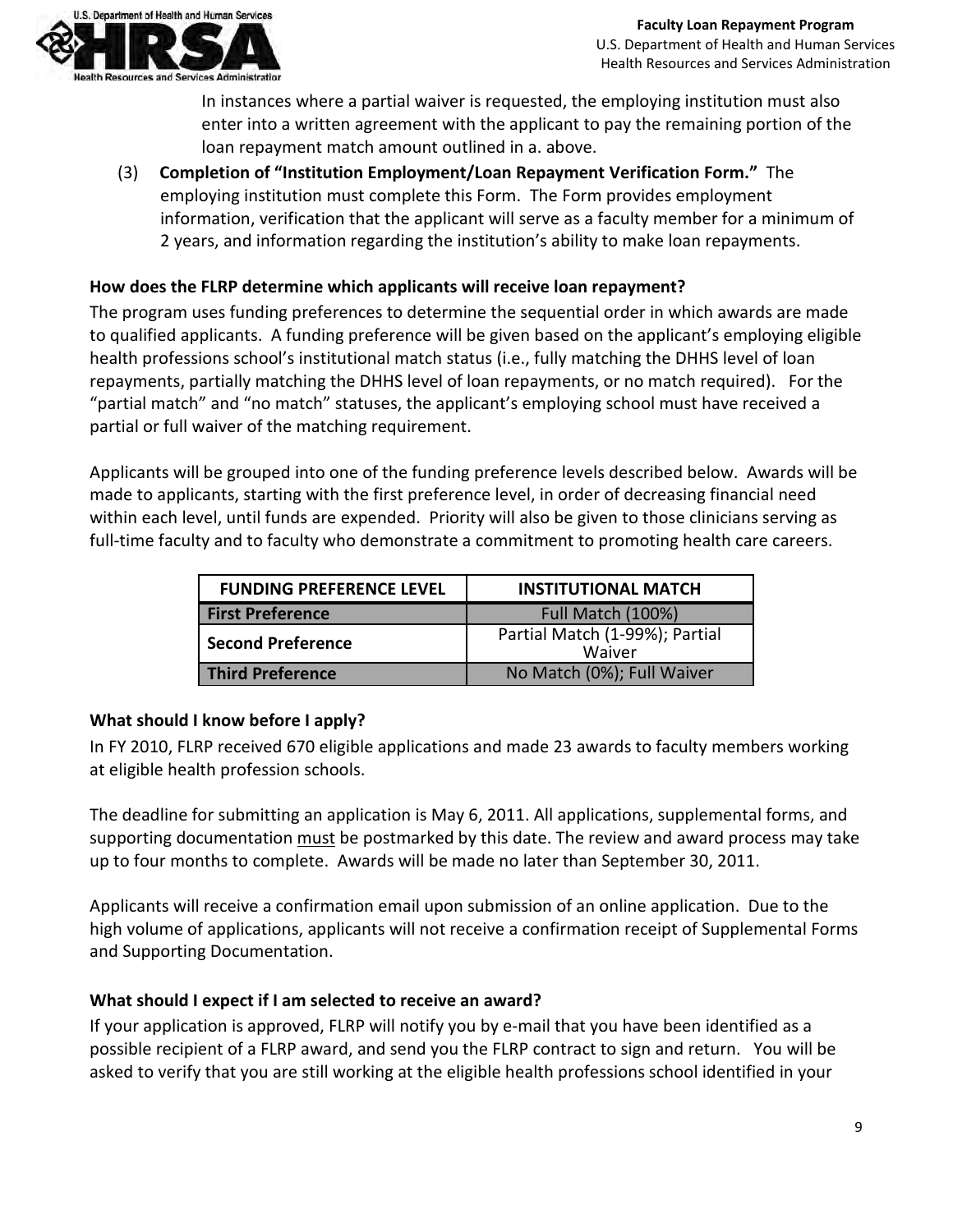

application. At the same time, you will also be asked to furnish your banking information to facilitate the electronic transfer of the award funds.

The FLRP frequently corresponds with applicants by e-mail. Please check your e-mail during the application process for correspondence from our office and make certain to disable SPAM blockers (or check your SPAM folder).

If an applicant is selected for a FLRP award, the individual's contract is signed by the Secretary of Health and Human Services or his/her designee. Note that a contract is not effective until signed by the Secretary or his/her designee. An award letter, copy of the individual's signed contract and a Payment Authorization Worksheet (PAW) will be sent to each awarded individual.

Loan repayment funds will be provided to participants in one lump sum payment. The lump sum payment to the participant will be made electronically by direct deposit – approximately 90 days after the effective date of the award. The disbursements will be made to the account identified in the banking information (submitted electronically by the participant), unless a Banking Update Form has been received with revised account information.

Please note that only the Secretary or his/her designee can make a FLRP contract award. A FLRP award cannot be guaranteed by a school, any other person, or entity.

#### **Important Notes:**

(1) Participants must immediately notify FLRP, in writing, of any changes in mailing address, telephone number, email address, name, or financial institution (bank) information. Applicants must provide written notification of any changes in their contact information no later than 2 weeks after the change occurs. In the case of a name change, please provide legal documentation, such as a copy of a marriage certificate. Please send updated information to:

> Change of Information - FLRP 5600 Fishers Lane, Room 8-72 Rockville, Maryland 20857

(2) Previous FLRP participants may re-apply for a new two-year contract if they have 1) completed the previous FLRP service obligation in good standing; 2) have remaining qualifying educational loans; and 3) provide a payment history showing that all FLRP funds were applied to the approved qualifying educational loans.

#### **SERVICE REQUIREMENTS**

#### **What are the service requirements?**

In exchange for FLRP benefits, a FLRP participant agrees to provide two (2) years of full-time or parttime service (as defined by the school) as a faculty member at an eligible health professions school. Under the guidelines of FLRP, it is expected that a participant will fulfill his/her service obligation at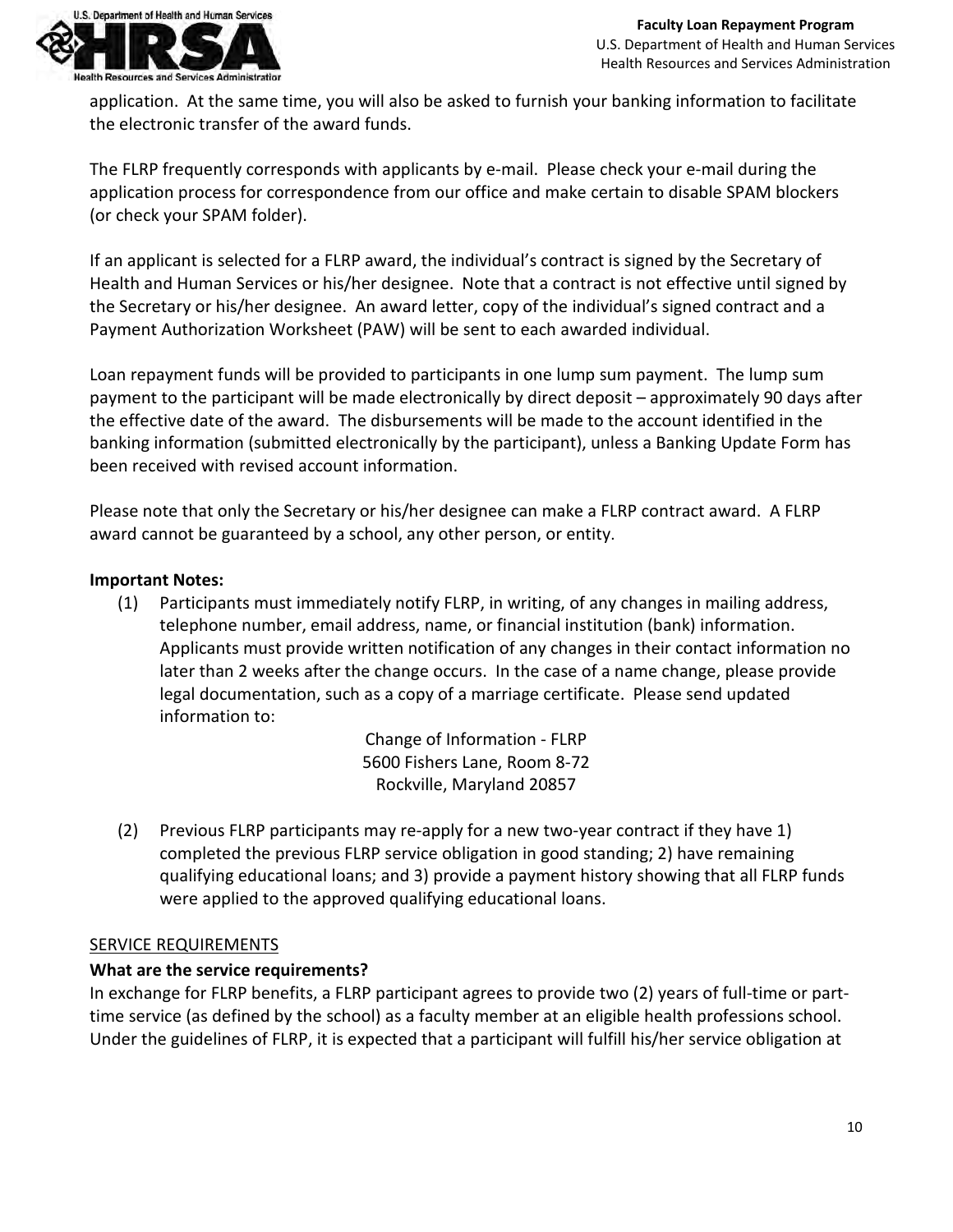

the employing institution identified in his/her application. The duties of a faculty member must primarily consist of teaching (as defined by the employing academic institution). Employment verifications will be conducted twice a year during the service period.

# **When does the service obligation begin?**

A participant's FLRP service start date will be the date the Secretary of the Department of Health and Human Services or his/her designee countersigns the FLRP contract, or the date the participant commences employment at the eligible health professions school, whichever is later. The applicant's signature alone on the contract does not constitute a contractual agreement. Employment prior to the Secretary's countersigning of the FLRP contract does not count toward the fulfillment of the service obligation.

# **Will I earn a salary during my service obligation?**

FLRP participants will receive salary and benefits from the employing health professions school. Employment compensation packages may be negotiated between the participant and his/her employer. The academic institution cannot guarantee a FLRP contract. Therefore, the FLRP loan repayments should not be a part of any salary negotiations between the participant and his/her employer.

# **Can I be absent from my academic facility and receive service credit?**

No more than seven (7) weeks of the applicant's scheduled work period (9 to 12 months) per service year can be spent away from the facility for vacation, holidays, continuing education, illness, maternity/paternity/adoption, or any other reason. FLRP-approved absences totaling greater than 7 weeks during the scheduled work period of a service year require an extension of the contract end date.

# *Service Verification*

The FLRP will send each participant a verification form that must be submitted for each six months of service. The form must be completed and signed by the participant and an authorized official at the approved health professions school. By signing this form, the school will be certifying the participant's compliance or non-compliance with the full-time or part-time service requirement during that six-month period. The form will also record the participant's time spent away from the facility during that period. Participants who fail to complete and submit their six-month service verification forms on time jeopardize receiving service credit and may be recommended for default. The form will be provided electronically to participants and should be faxed back to the Division of Program Operations at (301) 451-5384. Any participant who does not receive a six-month verification form should immediately contact the FLRP at 1-877-313-1823 or (301) 446-1630.

#### TRANSFER REQUESTS

#### **Can I leave my FLRP-approved academic facility prior to completion of service?**

The FLRP expects that a participant will fulfill his/her obligation at the FLRP-approved facility identified on his/her application; however, the FLRP does understand that circumstances may arise that require a participant to leave their initial facility and complete service at another eligible health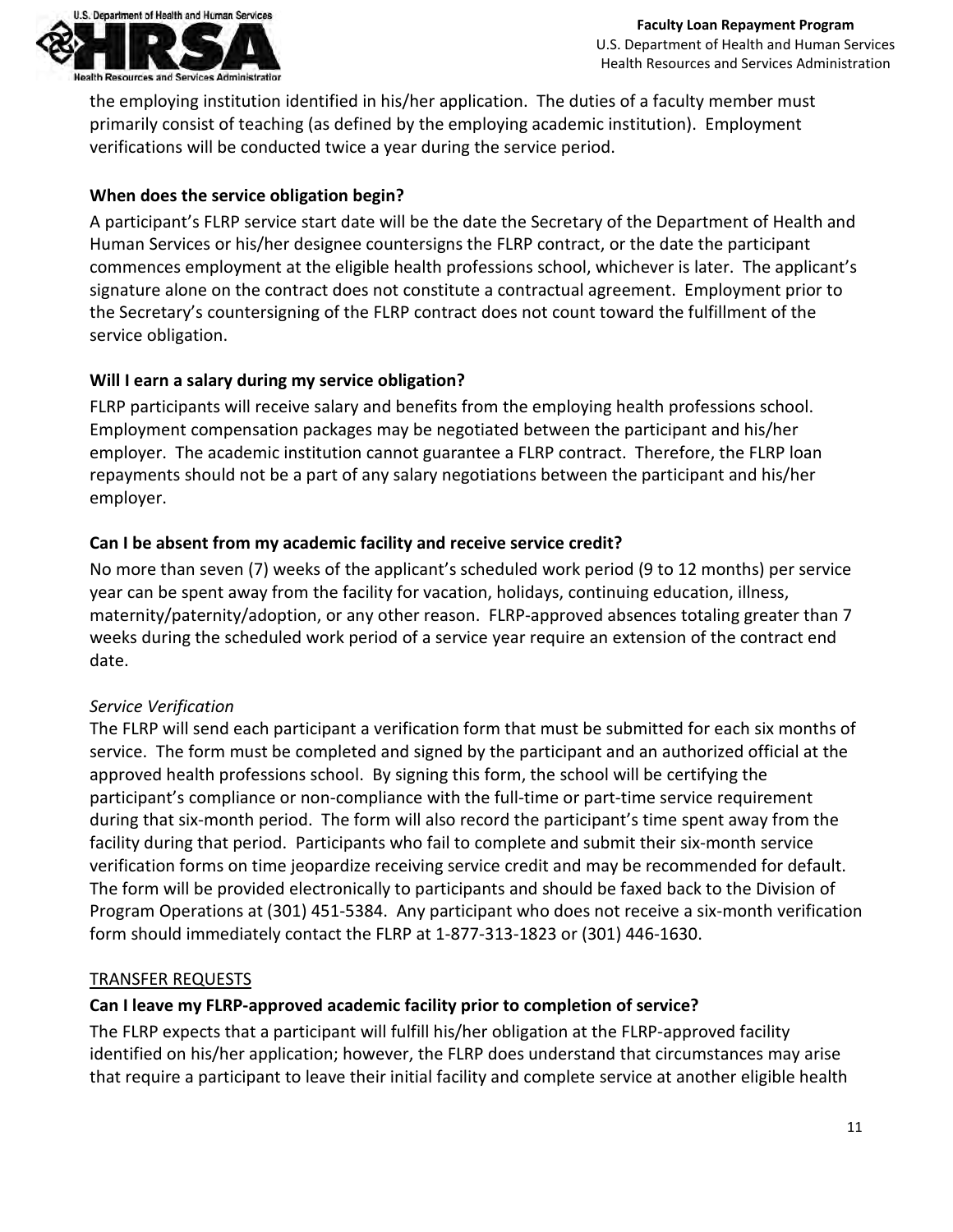

professions school. If a participant feels he/she can no longer continue working at the approved academic institution, the participant should contact the FLRP immediately. If the participant leaves his/her approved facility without prior written approval from the FLRP, he/she may be placed in default.

# **How do I request a transfer to another FLRP-approved academic facility?**

If a participant is unable to complete his/her service obligation at the initial employing academic institution, he/she must notify FLRP immediately, in writing, before the participant leaves his/her current institution, and specify the issues or concerns affecting his/her ability to maintain compliance with his/her FLRP service obligation. Participants requesting a transfer may contact FLRP at the following address:

> Transfer Requests – FLRP Division of Program Operations 5600 Fishers Lane, Room 8-15 Rockville, Maryland 20857 Fax: (301) 451-5384

If a participant leaves his/her initial employing institution without requesting and receiving written approval for a transfer, he/she may be placed in default and held liable for the monetary damages specified in the contract. If a transfer is approved, once the participant has commenced service at the new eligible health professions school, the service end date will be extended to account for any break in service. The new institution must agree to meet the requirements outlined in the "What are the requirements of the FLRP applicant's employing institution?" section of this guidance.

If a transfer is approved and the participant does not resume service at another eligible health professions school within 60 days after ceasing employment at the initial employing institution, the participant may be recommended for default of his/her FLRP obligation.

# BREACHING THE CONTRACT

# **What happens if I breach the FLRP contract?**

The FLRP encourages participants to immediately contact the FLRP if a situation arises in which a participant is potentially unable to fulfill his/her service obligation. The FLRP will work with participants to assist them to the extent possible to avoid a breach and fulfill the service obligation. A participant who breaches the FLRP contract by failing to begin or complete his/her two-year service obligation will be placed in default and will be liable to pay an amount equal to the sum of the following:

- (1) The amount of loan repayments paid to the participant representing any period of obligated service not completed, plus 39% of that amount (representing the amount paid/withheld for Federal taxes on that amount); and
- (2) \$1,000 multiplied by the number of months of obligated service not completed.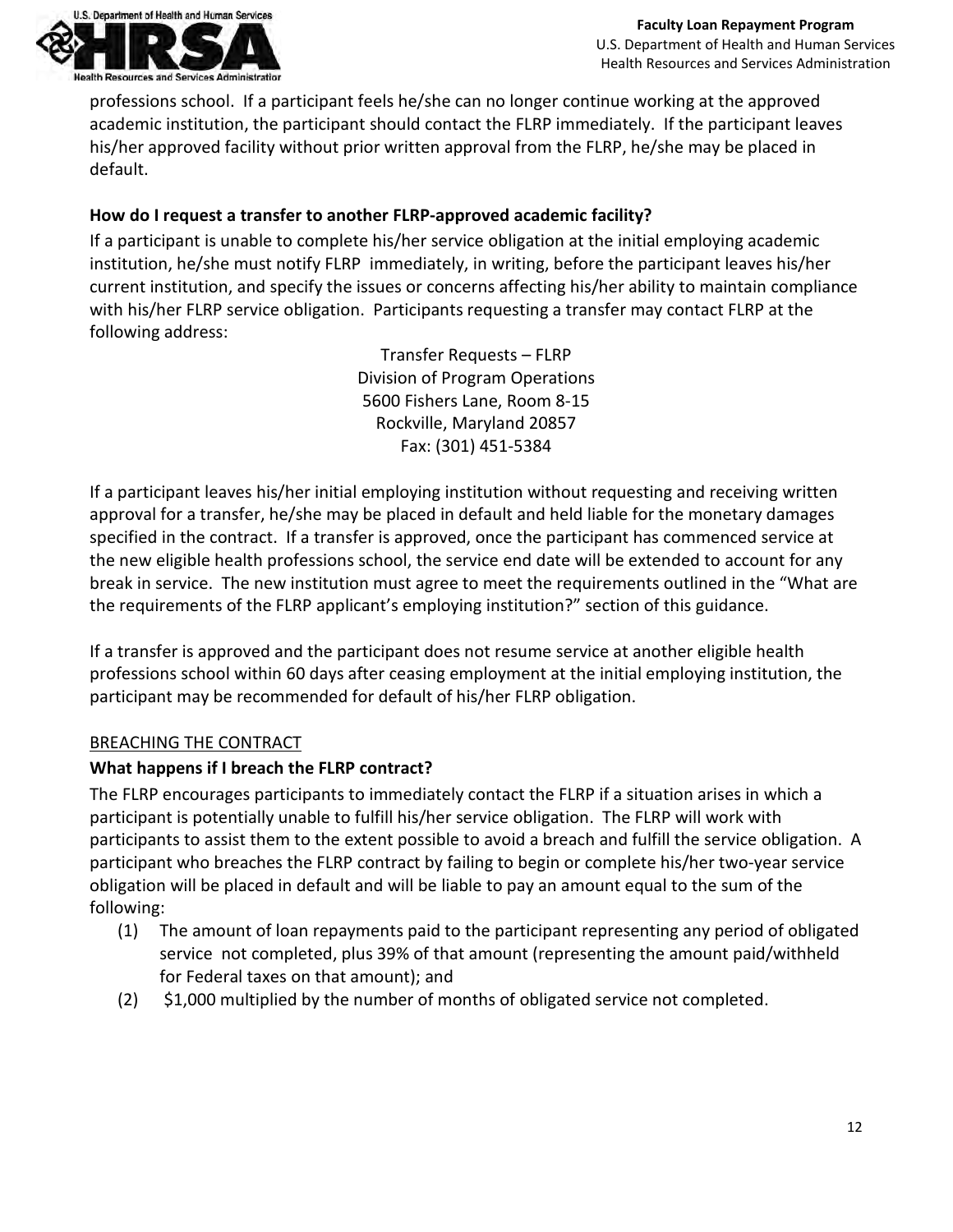

Please note that a breach of the contract will permanently disqualify the individual from receiving future awards under FLRP and some other Federal programs.

Any amounts the United States is entitled to recover, as set forth above, must be paid within 30 days from the date the DHHS' first demand letter is mailed. If these amounts are not repaid by the due date, interest and other delinquent charges will be assessed as provided by 45 Code of Federal Regulations Section 30.18.

Failure to pay the FLRP debt by the due date also has the following consequences:

- (1) **Report to Credit Agencies.** The debt will be reported to credit reporting agencies as "delinquent."
- (2) **Debt Collection.** The debt will be referred to a debt collection agency and the Department of Justice. Any FLRP debt past due for 45 days will be referred to a debt collection agency. If the debt collection agency is unsuccessful in collecting payment in full, the debt will be referred to the Department of Justice for enforced collection.
- (3) **Administrative offset.** Federal and/or State payments due to the participant (e.g. an IRS or State income tax refund) may be offset by the Department of Treasury to repay a delinquent FLRP debt. Also, recovery through Administrative Wage Garnishment may be enforced to repay a delinquent FLRP debt.
- (4) **Bankruptcy.** A financial obligation under the FLRP may only be discharged in bankruptcy if the discharge is granted more than seven years after the due date and only if a bankruptcy court determines that the non-discharge of the debt would be unconscionable.

#### SUSPENSION AND WAIVER

# **What should I do if I feel I cannot continue my service or payment obligation?**

The Secretary of Health and Human Services may, under certain circumstances, suspend (put "on hold") or waive (excuse) the FLRP service or payment obligation. A request for a suspension or waiver must be submitted in writing to:

> Suspension and Waiver Requests – FLRP Division of Program Operations 5600 Fishers Lane, Room 8-15, Rockville, Maryland 20857 Fax: (301) 451-5384

(1) Suspension. This mechanism provides temporary relief to a FLRP participant if he/she has short-term (not permanent) circumstances that currently make compliance with the obligation impossible or would involve an extreme hardship such that enforcement of the obligation would be unconscionable. Periods of approved suspension will extend a participant's FLRP service obligation end date.

All periods of time away from the approved facility should be documented by the employer on the six-month service verification form. If the total time away from the site, including the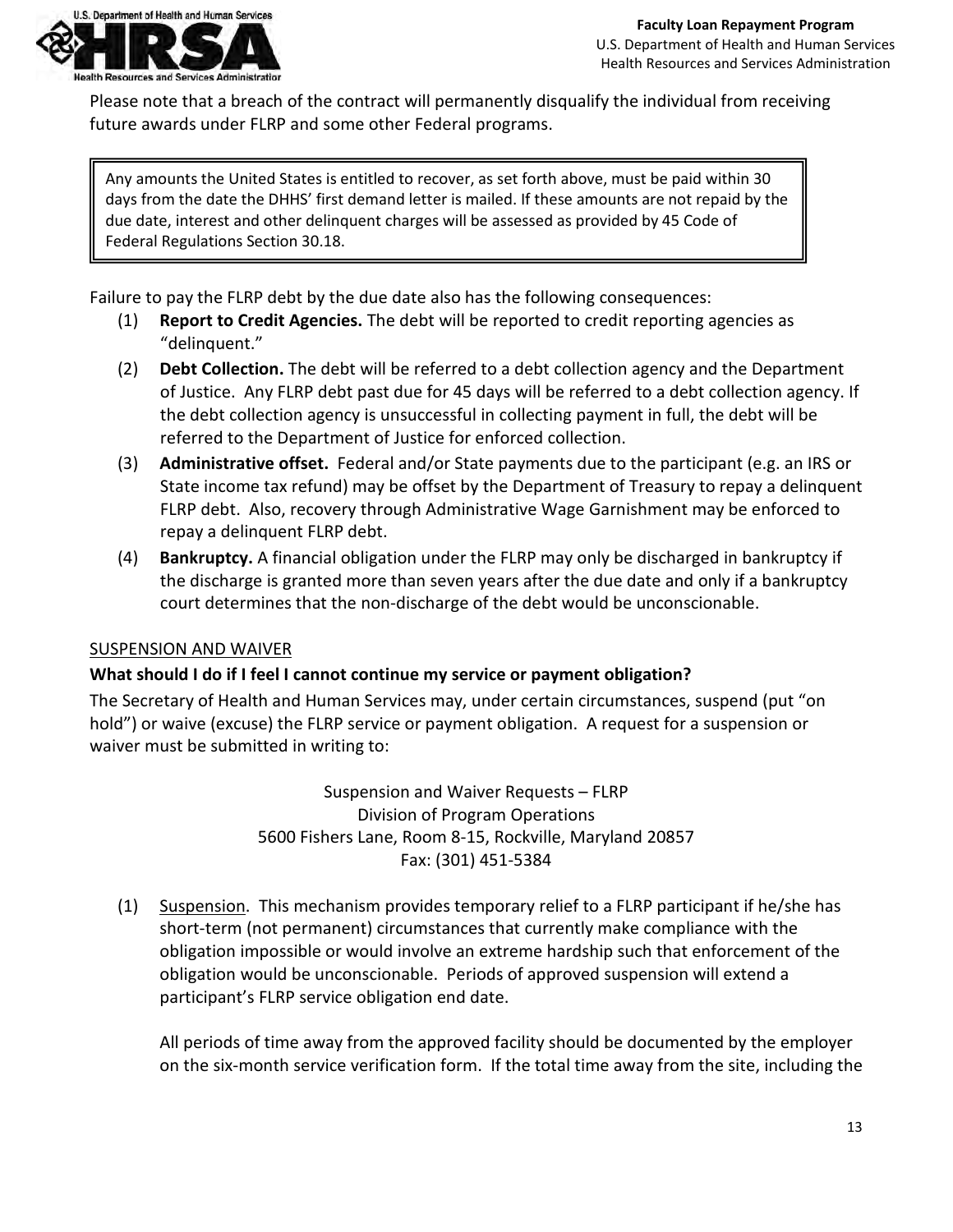

period of suspension, exceeds 7 weeks per service year as set forth under Service Requirements ("Can I be absent from my employing school and receive service credit?"), the service obligation end date will be extended accordingly.

The major categories of service suspensions are set forth below.

- a. **Leave of Absence for Medical or Personal Reasons.** A suspension may be granted for up to one year, if the participant provides independent medical documentation of a physical or mental health disability, or personal circumstances, including a terminal illness of an immediate family member, which results in the participant's temporary inability to perform the FLRP obligation. Upon receipt of the written suspension request, the OLC will send the participant instructions for submitting supporting documentation.
- b. **Maternity/Paternity/Adoption Leave.** Participants must notify the FLRP of pending maternity/paternity/adoption leave and provide appropriate documentation. Maternity/paternity/adoption leave of 12 weeks or less will be automatically approved, if properly documented. If the participant's maternity/paternity/adoption leave will exceed 12 weeks during that service year, a suspension may be granted by the OLC based on documented medical need.
- c. **Call to Active Duty in the Armed Forces.** Participants who are also military reservists and are called to active duty will be granted a suspension, for up to one year, beginning on the activation date described in the reservist's call to active duty order. In addition to the written request for a suspension, a copy of the order to active duty must be submitted to FLRP. The suspension will be extended if the applicable Armed Forces entity continues the period of active duty. The period of active military duty will not be credited toward the FLRP service obligation.
- (2) Waiver. A waiver permanently relieves the participant of all or part of the FLRP obligation. A waiver will be granted only if the participant demonstrates that compliance with his/her obligation is permanently (a) impossible or (b) would involve an extreme hardship such that enforcement of the obligation would be unconscionable. A request must be submitted in writing to the FLRP and must specify the reason(s) the waiver is being sought. The participant will be contacted directly by the FLRP regarding the medical and financial documentation necessary to process the waiver request. Please note that waivers are not routinely granted, and require a demonstration of compelling circumstances.

# **When would my service obligation be cancelled?**

A participant's obligation will be cancelled only in the event of death. No liability will be transferred to the participant's heirs.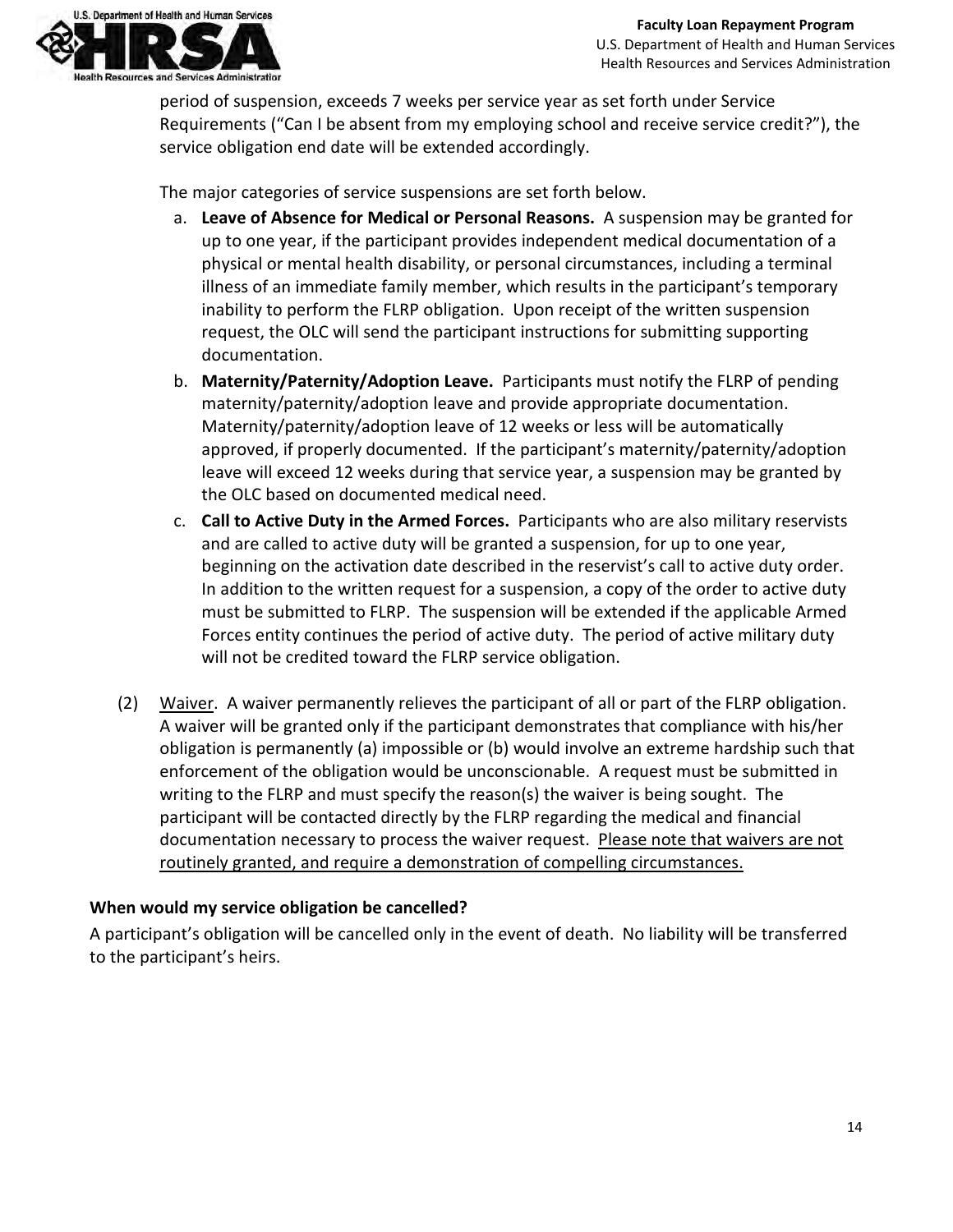

**APPLY NOW**

## TIPS AND IMPORTANT DATES

# **What should I do before I apply?**

Please read the *Application and Program Guidance* in its entirety before proceeding with an application. It explains the contractual obligations of the Secretary of Health and Human Services and FLRP participants. Be sure you understand the obligation to serve full-time or part-time for 2 years at an eligible health professions school, and the financial consequences of failing to perform that obligation. Applicants are strongly encouraged to print and retain a copy of the *Application and Program Guidance* for future reference.

# **When is the application deadline?**

A complete electronic application must be submitted by 5:00 pm EST on May 6, 2011. All required supplemental forms and appropriate supporting documentation must be faxed or postmarked by May 6, 2011.

Awards are subject to the availability of funds. Awards will be made no later than September 30, 2011. Applicants not selected for an award will be notified no later than October 31, 2011.

# **What materials will I need when I apply?**

To apply to the FLRP, you must submit a complete application package consisting of:

- (1) **Online Application**
	- a. The information collected in the online application will provide an initial ranking of your application for purposes of the funding preferences.

#### (2) **Supplemental Forms**

- a. Signed FLRP Application Checklist and Self-Certification Form;
- b. Loan Information and Verification Forms;
- c. Institution Employment/Loan Repayment Verification Form;
- d. Authorization to Release Information; and
- e. Certification regarding Debarment, Suspension, Disqualification, and Related Matters.

#### (3) **Supporting Documentation**

- a. Copy of employment contract;
- b. Proof of U.S. Citizenship or U.S. National status (e.g. copy of birth certificate, certificate of citizenship, passport, or naturalization certificate) or Lawful Permanent Resident status;
- c. Proof of Disadvantaged Background from school official;
- d. Copy of health professional degree or certificate OR, if you are in the last year of a course of study in an eligible discipline, a letter of good standing from your Program Director which indicates your expected graduation date;
- e. Curriculum Vitae (CV) documenting all education and training dates, and accounting for time periods and/or employment since the applicant's completion of a qualifying health professions education;
- f. Transcripts;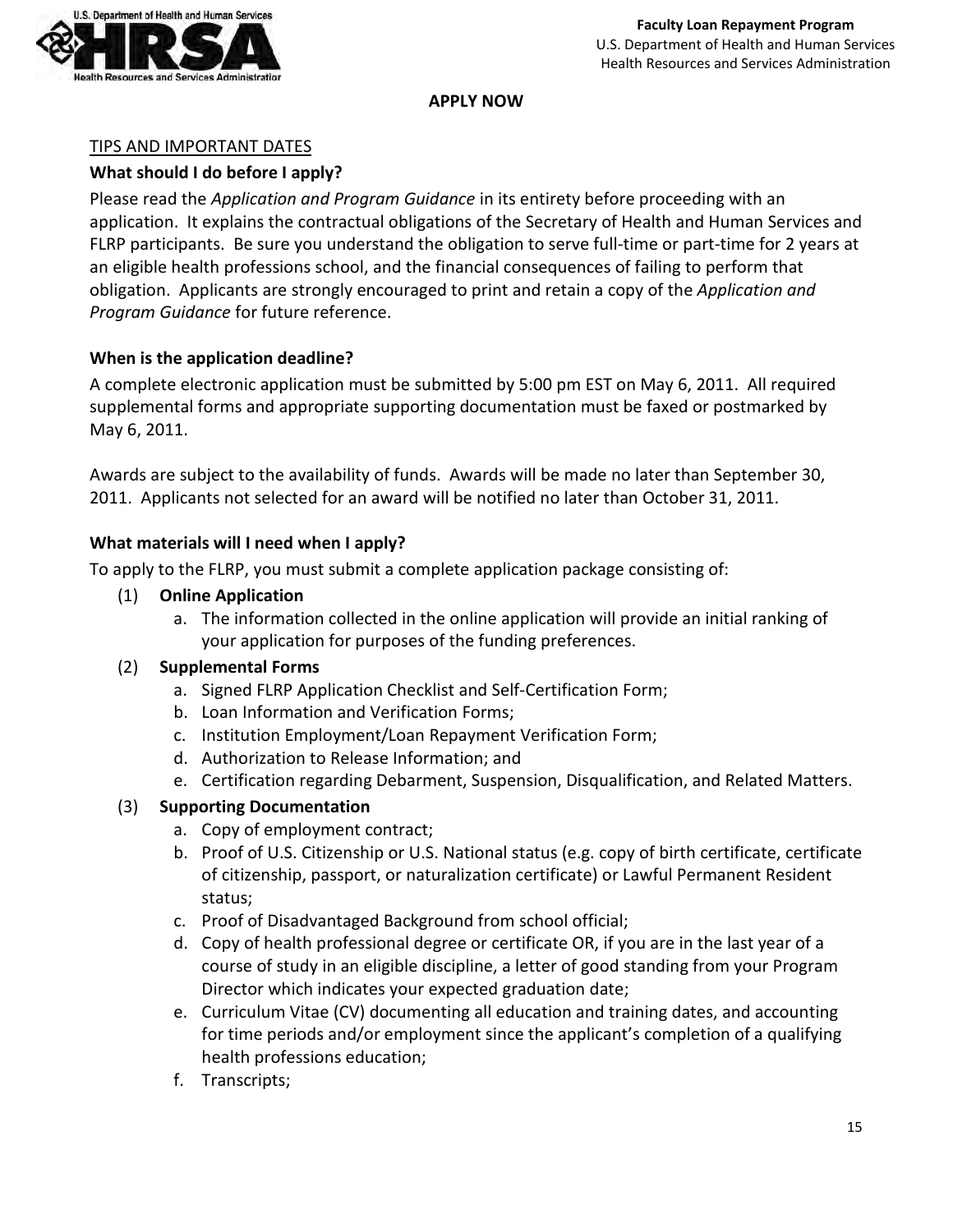

g. Copy of written agreement with employing institution to provide matching loan repayments; and/or a letter from your employing institution requesting a partial or full waiver of the loan repayment obligation, with supporting documentation of undue financial hardship.

The following Supporting Documentation is required, when applicable:

- (1) Copy of complete loan payment history of previous awarded funds (applicable to past FLRP award recipients).
- (2) Privacy Act Release Authorization Form (if you wish to authorize release of information to a third party).
- (3) Letter of Good Standing from Program Director (for applicant in his/her final year of approved graduate training or final year of study which indicates expected date of graduation).
- (4) Copy of current health profession license (to verify that applicant officially obtained qualifying health professions degree).

Application packages deemed incomplete (e.g., missing, illegible, or incomplete application materials) after May 6, 2011 will not be considered for funding. FLRP will NOT accept updates to your online application after its submission (other than name and home and email address updates). FLRP will NOT accept the submission/resubmission of incomplete, rejected, or otherwise delayed application materials after the deadline. In addition, FLRP staff will not fill in any missing information or contact applicants regarding missing information.

#### **INSTRUCTIONS**

# **General Instructions**

Send your required Supplemental Forms and Supporting Documentation to:

Faculty Loan Repayment Program (FLRP) c/o HRSA Document Center 12530 Parklawn Drive, Suite 350 Rockville, Maryland 20852 OR Fax To: 855-444-6033

Please send your supporting forms and documents by either fax or mail, not both. Failure to comply may result in a delay in processing your application.

If you have questions, please call 1-800-221-9393 (TTY: 1-877-897-9910), Monday through Friday (except Federal holidays) 9:00 am to 5:30 pm EST or send an email to [CallCenter@hrsa.gov.](mailto:CallCenter@hrsa.gov)

If any of the forms/documents described below are not included with the application, are not signed, or are otherwise incomplete, or if the forms are not clearly printed on separate sheets of white, 8 ½"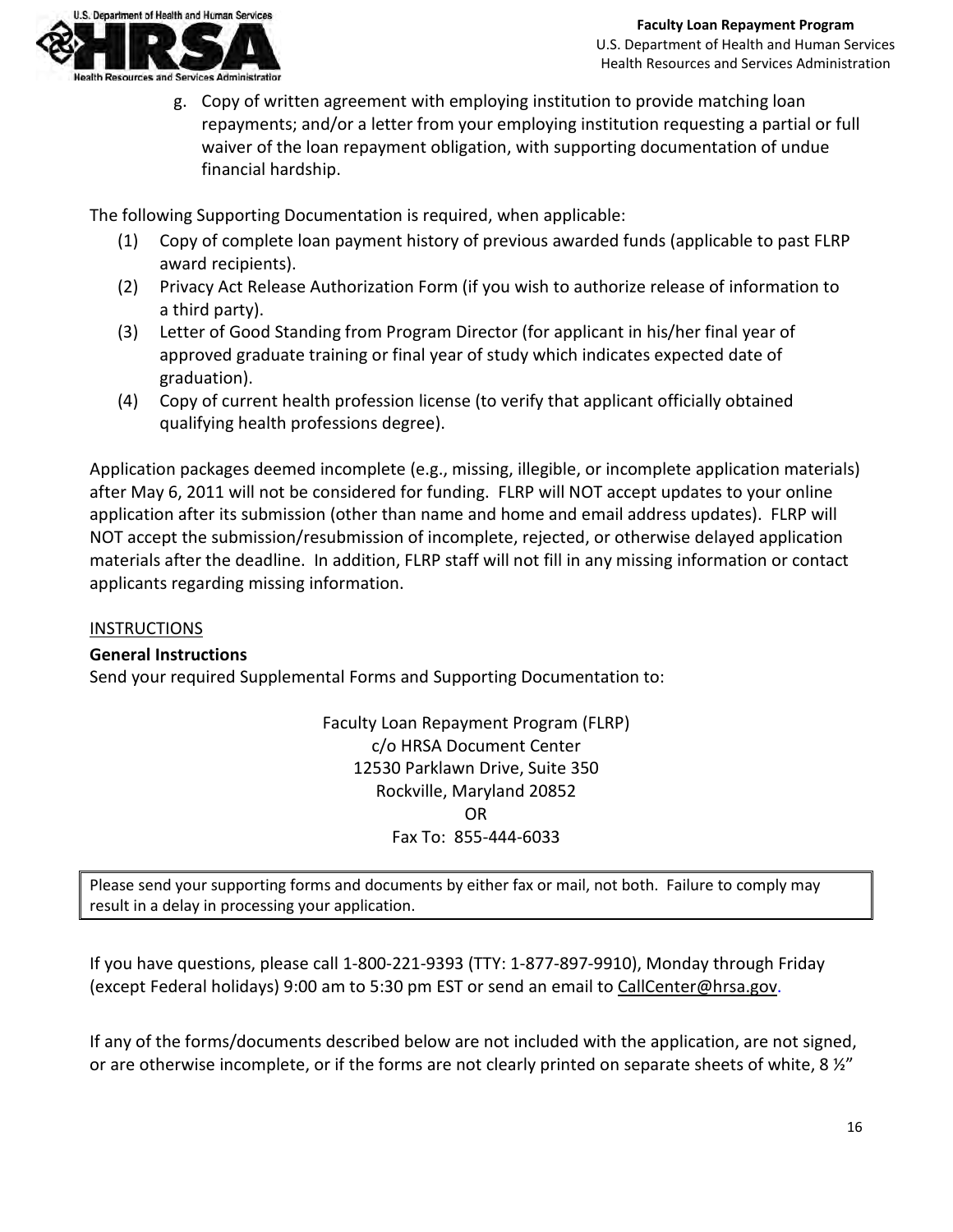

x 11" paper, the application will be deemed incomplete and the applicant will not be considered for a FLRP award.

Do not send original loan consolidation forms, or proof of citizenship documents that cannot be replaced. Documents must be retained in an official file and will not be returned. Applicants should keep a copy of their application package for their own records.

Due to the volume of applications, supporting documentation received by mail or fax will not be confirmed. You are encouraged to send your documents in a manner that will provide you with a receipt of delivery confirmation (including copies of fax confirmations when applicable).

# **Instructions for Online Application**

Instructions for completing the application are provided in the online application. It is strongly recommended that before you attempt to complete the online application you:

- (1) Review the Application and Program Guidance completely;
- (2) Download and complete the required Supplemental Forms and obtain Supporting Documentation;
- (3) Develop a list of all institutions (diploma school, college, university) where loans were incurred towards your respective health professions degree or certification, for those loans being submitted for loan repayment. Applicants will be asked to provide the type of degree received, the school name and address, the attendance start and end dates, and the graduation date if applicable; and
- (4) Develop a Curriculum Vitae (CV), which documents all education, training, and degrees, and accounts for all time periods/employment since the completion of a qualifying health professions education.
- (5) Upon completion and submission of the online application, applicants will receive a receipt indicating a successful submission and an email confirming the online submission. Please print these receipts and retain them for your records.

# **Instructions for Completing Supplemental Forms**

- (1) **FLRP Application Checklist and Self-Certification Form.** The Checklist and Self-Certification assists applicants and the FLRP staff in verifying the completeness of the application. Please complete the Checklist and carefully read the certification statement at the bottom of the Checklist. The statement must be signed for the application to be considered complete and to certify the information you provided is accurate.
- (2) **Loan Information and Verification Form(s).** Before you begin completing this form, please note the following:
	- a. The types of loans that qualify and do not qualify for repayment under the FLRP in the Program Overview section of the Guidance under "Eligibility Requirements, Funding Preferences and the Application Process;"
	- b. The "Statement of Customer Rights under the Right to Financial Privacy Act of 1978" (set forth below); and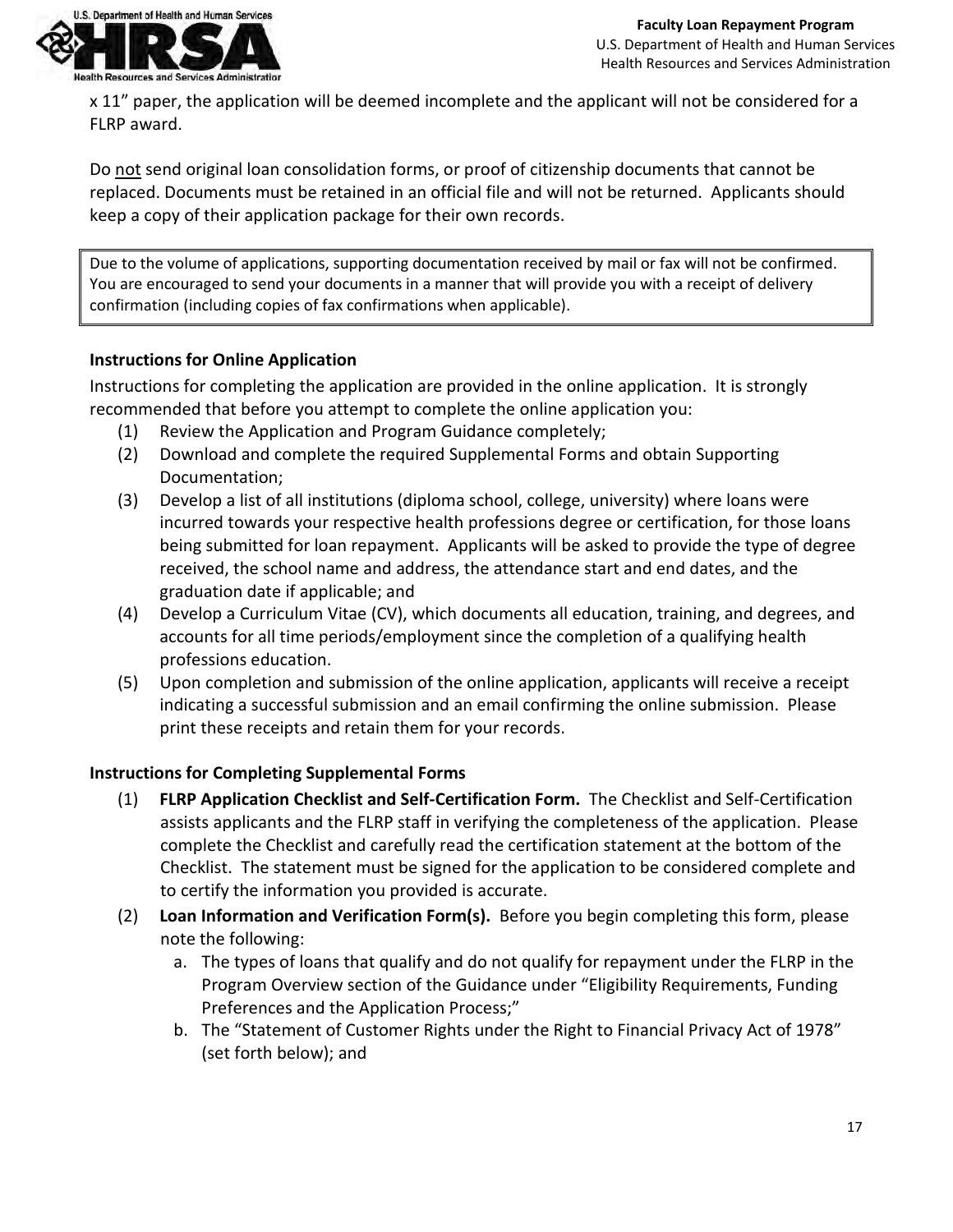

- c. The "Loan Documentation" section (item 3) of the "FLRP Application Checklist and Self-Certification Form."
- d. Please complete a Loan Information and Verification Form (LIVF) for each loan you wish the FLRP to consider for repayment. This form authorizes your lender to release information about your loan to the FLRP for purposes of assessing and verifying the amount and eligibility of your educational loans. These forms must be mailed to the FLRP. Do not send the LIVF to your lender. The FLRP will forward these forms to your lenders to verify the loan amounts, balances, and purposes of the loan.
- e. FLRP requests that you send in the following documents verifying your loans: 1) a copy of the Aid Summary report from the National Student Loan Data System (preferred) or disbursement report from your commercial lender or holder and 2) a current account statement for each loan submitted. Loans without the required loan documents will be ineligible.
- f. If you have consolidated your qualifying educational loans, you may fill out one LIVF for the consolidation, but you must list the original date, original amount, and loan type for each educational loan in the consolidation (see item 9b. of the LIVF). If there is not enough room in item 9b., you may attach a separate sheet of paper to the LIVF listing the requested information for each loan in the consolidation. The current balance and interest rate of the consolidated loan should be entered in item 12.
- g. A group loan is not a consolidation. You may make one payment and still have several loans. If this is the case, then you have a "grouped" loan. If you have a grouped loan, you must provide a LIVF for each loan contained in the group. A consolidation is where all of the loans that make up the consolidation have been paid off and you are left with one loan and one payment.
- h. Loan consolidations/refinances that occur before the applicant's submission of the online application are acceptable if the applicant submits an LIVF and the supporting loan documentation for the consolidated/refinanced loans simultaneously with the online application. If qualifying educational loans are consolidated/refinanced after the online application is submitted, and prior to the date an award is made, those loans will not be considered for loan repayment. Therefore, applicants are encouraged to consolidate/refinance their qualifying educational loans before submission of their online application.
- i. All loan balances submitted for loan repayment consideration will be verified to determine whether they are eligible for repayment under the FLRP by contacting lender(s) or holder(s) and checking the applicant's credit report.
- (3) **Institution Employment/Loan Repayment Verification Form.** The applicant's employer must fill out this form and return it to the applicant for submission with the other application materials.
	- a. Name of Institution is the name of the university or college where the applicant will work to fulfill the FLRP service obligation.
	- b. Employment start date is the month, day, and year the applicant will begin or began his or her faculty appointment. Faculty employment prior to the effective date of a FLRP contract will not count toward the fulfillment of the two-year service obligation.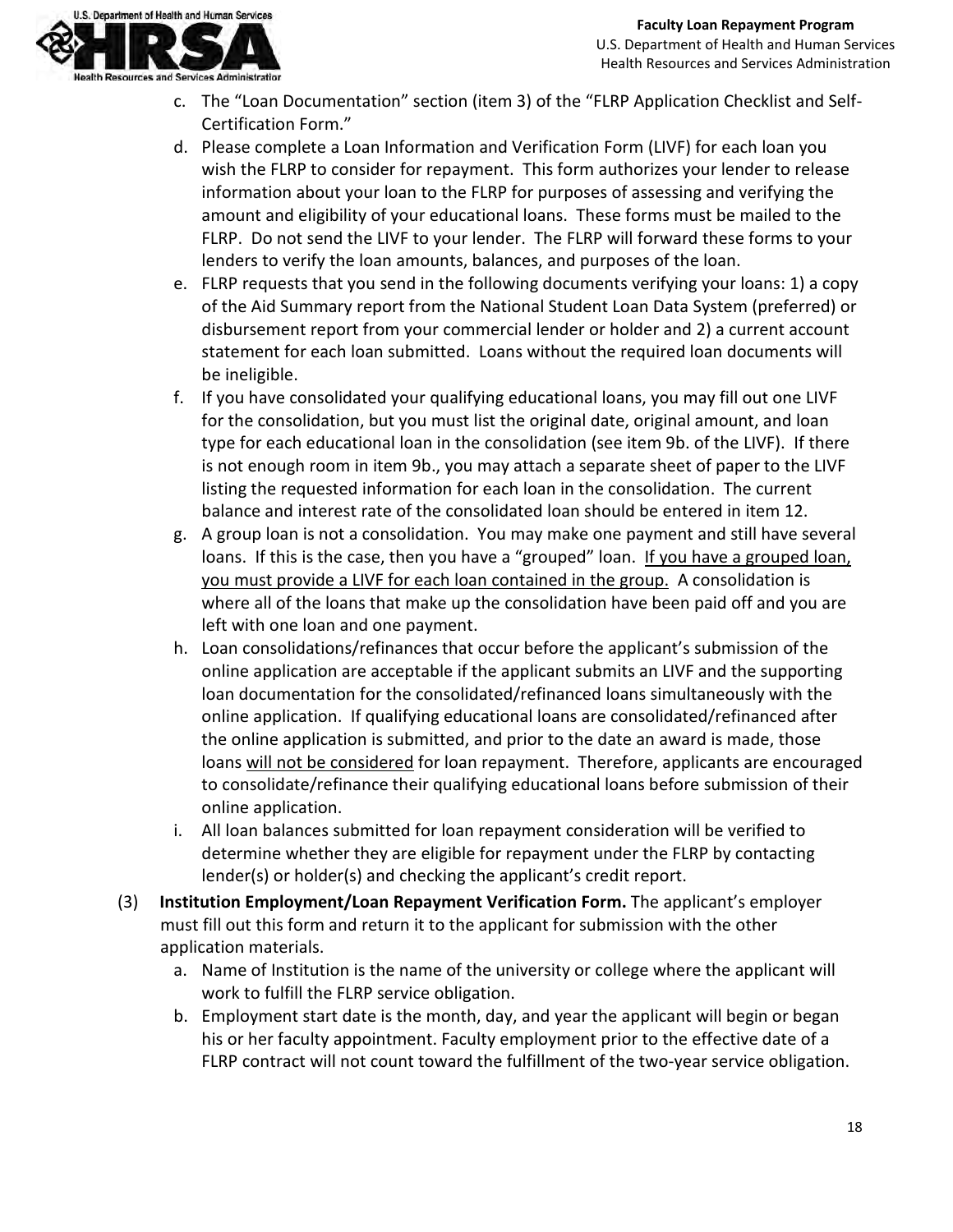

- c. Medically Underserved Area (MUA) is an area or population designated by Health Resources Services Administration (HRSA) as having a shortage of personal health services.<sup>\*</sup>
- d. Health Profession Shortage Areas (HPSAs) are areas, population groups and facilities designated by HRSA as having shortages of primary medical, dental, or mental health care practitioners.<sup>\*</sup>

\* To determine if an institution is in a MUA or HPSA, please go to: <http://datawarehouse.hrsa.gov/GeoAdvisor/ShortageDesignationAdvisor.aspx>

The applicant's employer or designated human resources officer's name, title, mailing address, phone, email, signature, and date of signature are required on the form.

- (4) **Authorization to Release Information Form.** This form authorizes HHS, and/or its contractors, to release information that identifies the applicant for purposes of obtaining the applicant's educational loan information and checking whether the applicant appears on the Excluded Parties List System. It also authorizes any program to which the applicant owes a health profession service obligation and the applicant's employing school to release information to HHS and/or its contractors.
- (5) **Certification Regarding Debarment, Suspension, Disqualification, and Related Matters Form.** This form contains a certification regarding whether an applicant is barred by Federal law from participating in "covered transactions" or has been convicted of, or indicted for, certain offenses. Applicants should read the entire from and sign the Certification at the bottom of the form that is applicable to their situation.

# **Instructions for Supporting Documentation**

- (1) **Employment Contract.** The applicant must submit a copy of the contract to validate his or her full-time or part-time employment with the academic institution. The contract should document the individual's effective start and end dates in addition to his or her base salary.
- (2) **Documentation of Citizenship or Resident Status.** Applicants born outside the United States must provide proof of U.S. citizenship or status as a U.S. National or Lawful Permanent Resident (e.g., a copy of a certificate of citizenship or naturalization, U.S. passport ID page or permanent resident card, as applicable).
- (3) **Proof of Disadvantage Background.** An official school document (on school letterhead) provided by the health professions school (previously attended by the applicant) which must be signed and authorized by a program or school administrator, indicating that the applicant was economically and/or environmentally disadvantaged (see Definitions).
- (4) **Health Profession Degree or Certificate.** A copy of the applicant's official health professions degree(s) or certificate(s) as awarded by the accredited institution(s) must be provided. The document must include the applicant's name, type of degree, date conferred, and signature by an authorized program director, dean, or other school official.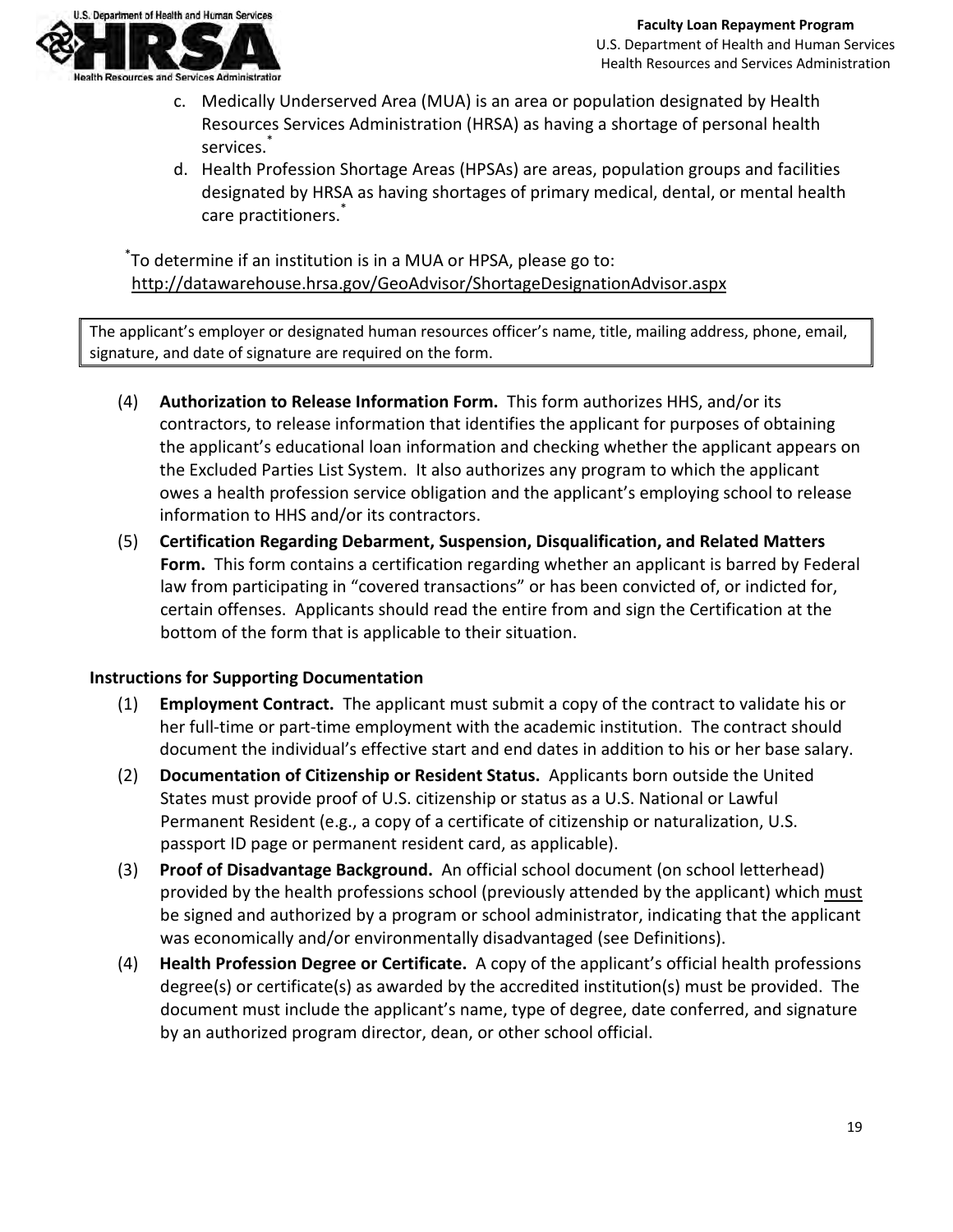

- (5) **Curriculum Vitae.** Individuals are required to submit a Curriculum Vitae (CV), which documents all education, training, and degrees, and accounts for all time periods and employment since the applicant's completion of a qualifying health profession education.
- (6) **Transcripts.** Applicants must submit transcript(s) from each college, university or health professions school attended for all health profession education coursework directly related to the attainment of their degree(s), if the applicant is seeking repayment for loans incurred while attending that institution. If a degree was obtained from an institution, the transcript must state the type of degree and the date it was conferred. The program will accept unofficial transcripts only if they are faxed.
- (7) **Employer's Agreement to Loan Repayment Match/Request for a Waiver of the Loan Repayment Match.** The applicant must submit the documentation outlined in (a), (b) or (c) below:
	- a. A copy of the employer's written agreement to pay the applicant a loan repayment amount equal to the DHHS/FLRP loan repayment amount;
	- b. A request from the applicant's employer for a full waiver of the requirement to match the DHHS/FLRP loan repayment amount, with supporting documentation of undue financial hardship; OR
	- c. A request from the applicant's employer for a partial waiver of the requirement to match the DHHS/FLRP loan repayment amount, with supporting documentation of undue financial hardship, and a copy of the employer's written agreement to pay the applicant the remainder of the loan repayment match amount.
- (8) **Letter of Good Standing.** An official letter from Program Director for applicants in his or her final year of approved graduate training or final year of study which indicates expected date of graduation.
- (9) **Copy of Current Health Professions License.** A copy of the applicant's license to verify his or her attainment of the qualifying health professions degree(s) or certificate(s) and ability to serve as a faculty member.

# CHANGE IN STATUS DURING APPLICATION PROCESS

# **What if I change jobs?**

Applicants may switch to a position at another eligible health professions school prior to submitting their online application. The employment information in the online application must match the information on the Employment Verification Form. If an applicant changes a facility after submitting an application, the applicant will not be considered for an award.

# **Can I withdraw my application?**

The FLRP contract becomes effective on the date it is countersigned by the Secretary or his/her designee. Once the contract becomes effective, the applicant is obligated to provide 2 years of fulltime or part-time service at an accredited health professions school.

An applicant may withdraw his/her application at any time prior to the Secretary's signing the contract. As soon as an applicant becomes aware that he/she will not be able to commence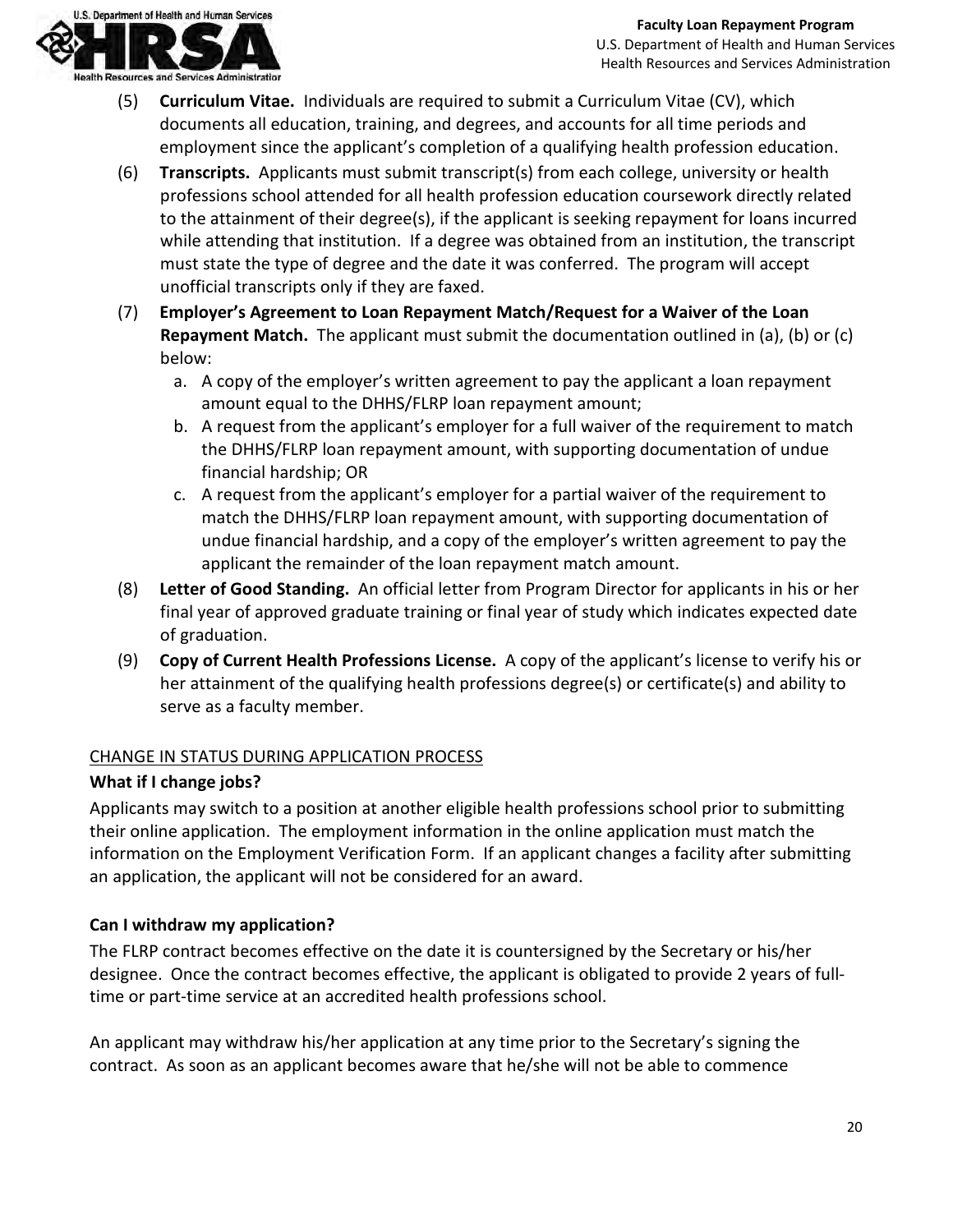

service at the accredited health professions school identified in the application, the applicant should submit a request in writing to withdraw his/her application from consideration. Please send a written or email request to:

# [CallCenter@hrsa.gov](mailto:CallCenter@hrsa.gov)

OR FLRP - Application Withdrawal Division of Nursing and Public Health 5600 Fishers Lane, Room 8-72 Rockville, Maryland 20857 Fax: (855) 444-6033

If the applicant withdraws his/her application before the applicant's contract is signed by the Secretary or his/her designee, the applicant will be eligible to apply to the FLRP in the future.

If the applicant's contract is signed by the Secretary or his/her designee prior to FLRP's receipt of the applicant's written request for withdrawal, the application can no longer be withdrawn. Therefore, if the applicant fails to commence service on the effective date of the contract at the health professions school identified in the application, the applicant will be in breach of the contract, liable for the payment of damages specified in the contract, and will be permanently disqualified from receiving future awards under the FLRP and some other Federal Programs.

# **What if I want to consolidate my educational loans?**

Loan consolidations/refinances that occur before the applicant's submission of the online application are acceptable, provided that the applicant submits Loan Documentation (see Checklist in this Application and Program Guidance) for the consolidated/refinanced loans simultaneously with the online application. If the Loan Documentation is not submitted concurrently with the applicant's online application and does not match the consolidated loan information that appears on the online application, the consolidated/refinanced loan will not be considered for loan repayment. If the applicant has consolidated otherwise qualifying educational loans with any other debt or with the loans of another individual, the entire consolidated loan is ineligible.

Loans that are consolidated/refinanced after the online application is submitted and prior to the date an award is made will not be considered for loan repayment.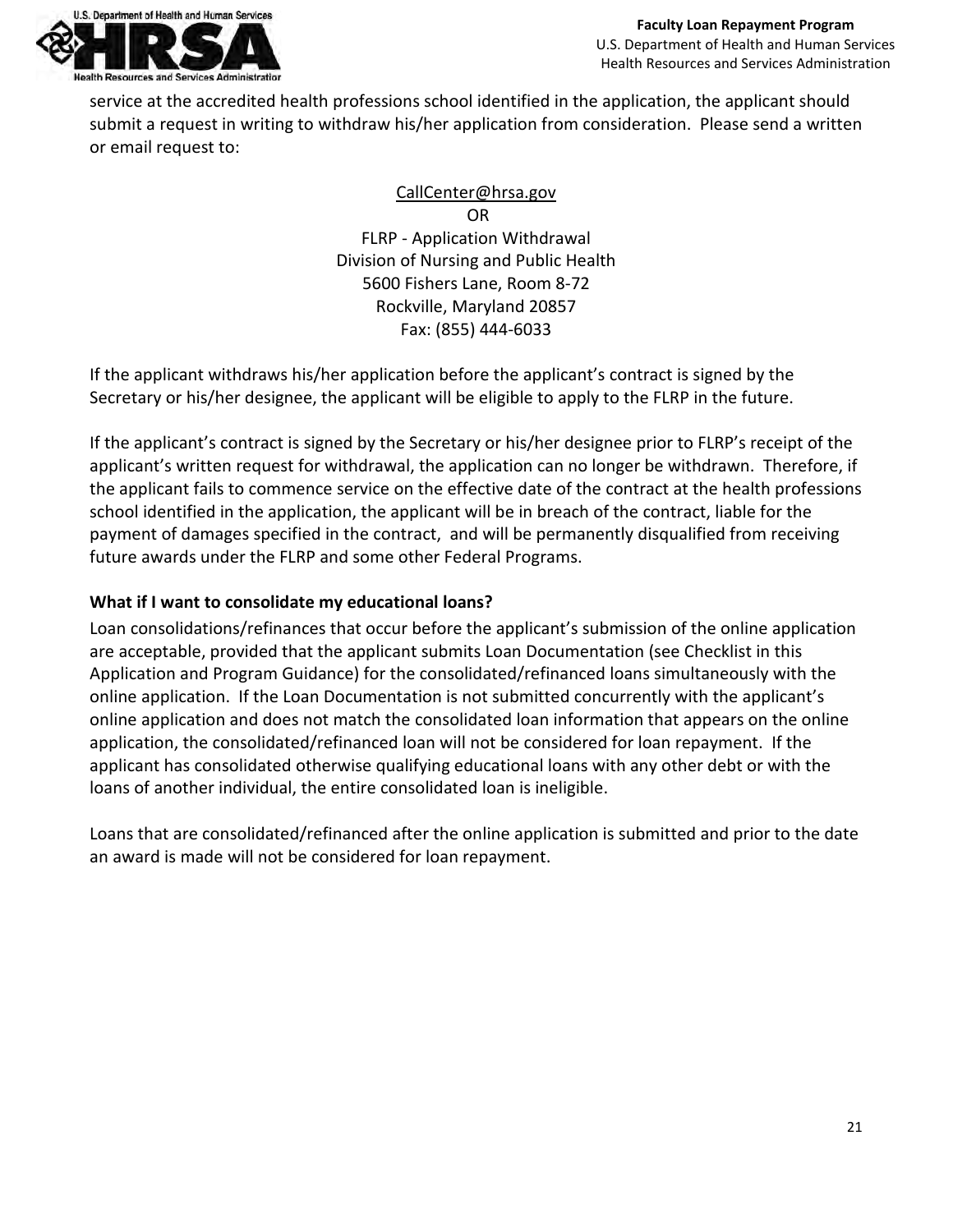

## **ADDITIONAL MATERIALS**

#### RESOURCES FOR APPLICANTS

Any individual with questions about the FLRP may contact the BCRS Call Center Monday through Friday (except Federal holidays), from 9:00 AM to 5:30 PM, EST.

- [CallCenter@hrsa.gov](mailto:CallCenter@hrsa.gov)
- 1-800-221-9393
- $TTY 1 877 897 9910$

#### **DEFINITIONS**

**Administrative Funding Preferences** – Objective factors that are used to place an applicant ahead of others without the preference on a list of applicants recommended for funding.

**Commercial Loans** – Commercial loans are defined as loans made by banks, credit unions, savings and loan associations, insurance companies, schools, and other financial or credit institutions which are subject to examination and supervision in their capacity as lenders by an agency of the United States or of the State in which the lender has its principal place of business.

**Default of Payment Obligation or Debt** – Being more than 120 days past due on the payment of a financial obligation.

**Default of Service Obligation** – Failure to begin or complete a service obligation owed to an entity pursuant to a legal agreement.

**Division of Nursing and Public Health** – A division of the Bureau of Clinician Recruitment and Service of the Health Resources and Services Administration.

**Eligible Disciplines** – Individuals in the following disciplines are eligible to apply for FLRP awards: allopathic, osteopathic, podiatric or veterinary medicine; dentistry, pharmacy, optometry, nursing (RN or higher), public health (graduate level only), physician assistants, graduate programs in behavioral and mental health (clinical psychology, clinical social work, professional counseling, and marriage and family therapy), and allied health (baccalaureate or graduate degree programs of dental hygiene, medical laboratory technology, occupational therapy, physical therapy, radiologic technology, speech pathology, audiology, and registered dietitians).

**Eligible Health Professions Schools** – Public or private nonprofit schools located in a State which are accredited schools of or have accredited programs of: allopathic, osteopathic, podiatric or veterinary medicine; dentistry, pharmacy, optometry, public health, behavioral and mental health, or allied health. Public, private nonprofit, or private for profit schools located in a State which are accredited schools of or have accredited programs of nursing or physician assistant.

**Faculty Loan Repayment Program (FLRP)** – The FLRP is authorized by Section 738(a) of the Public Health Service Act, as amended. Under the FLRP, eligible individuals from disadvantaged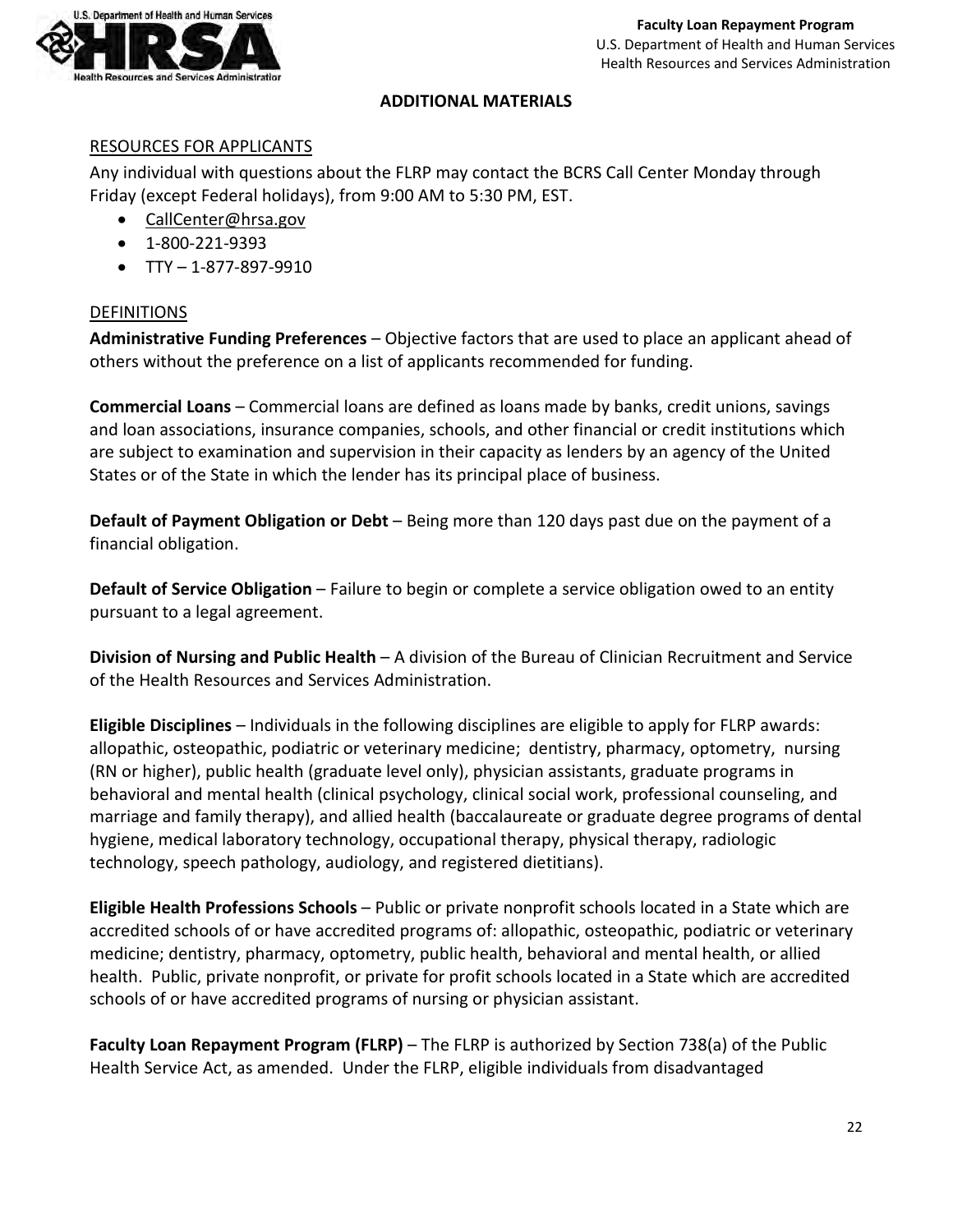

backgrounds provide service as a faculty member at eligible health professions schools in exchange for funds for the repayment of their qualifying educational loans.

**Federal Judgment Lien** - A lien that is placed on an individual's home or property when a courtordered judgment is entered against the individual for an unpaid Federal debt (e.g. a Federal student loan or a Federally-insured home mortgage). An IRS tax lien that is not created pursuant to a courtordered judgment is not a Federal judgment lien.

**Fiscal Year (FY)** – The Federal FY is defined as October 1 through September 30.

**Government Loans** – Loans which are made by Federal, State, county or city agencies which are authorized by law to make such loans.

**Health Resources and Services Administration** – An operating agency of the U.S. Department of Health and Human Services.

**Holder** – The commercial or Government institution that currently holds the promissory note for the qualifying education loan.

**Individual from a Disadvantaged Background** – An individual who has been certified by the health professions school (previously attended by the applicant) as having come from a "disadvantaged background" based on economic and/or environmental factors. "Environmental factors" means comes from an environment that has inhibited the individual from obtaining the knowledge, skill, and abilities required to enroll in and graduate from a school. "Economic factors" means comes from a family with an annual income below a level based on low-income thresholds according to family size published by the U.S. Bureau of the Census, adjusted annually for changes in the Consumer Price index, and adjusted by the Secretary, HHS, for use in health professions and nursing programs.

*Environmentally Disadvantaged* – the applicant's challenging environment is based on factors including, but not limited to, the following:

The individual graduated from (or last attended) a high school from which a low percentage of seniors receive a high school diploma;

The individual graduated from (or last attended) a high school at which, many of the enrolled students are eligible for free or reduced price lunches;

The individual comes from a family that receives public assistance (e.g., Temporary Assistance to Needy Families (TANF), food stamps, Medicaid, public housing);

The individual comes from a family that lives in an area that is designated under section 332 of the Public Health Service Act as a Health Professional Shortage Area or is designated as a Medically Underserved Area;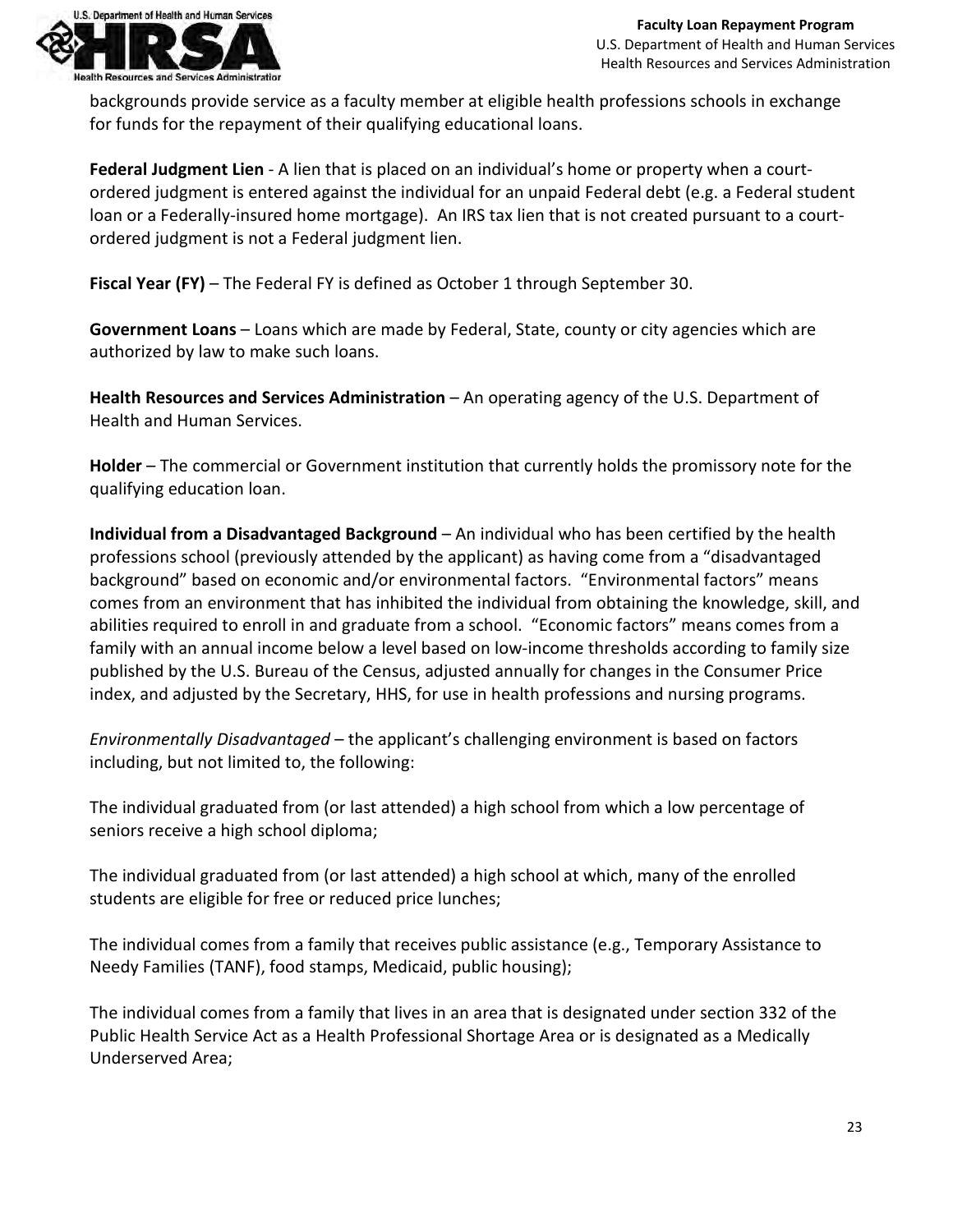

The individual participated in an academic enrichment program funded in whole or in part by the Health Careers Opportunity Program, authorized by section 739 of the Public Health Service Act;

The individual is a high school drop-out who received an AHS diploma or GED or has received or is receiving public assistance;

An individual who comes from a school district where 50% or less of graduates go to college or where college education is not encouraged;

An individual who is the first generation to attend college or is on public assistance;

An individual who has a diagnosed physical or mental impairment that substantially limits the person's participation in educational experiences and opportunities offered by the college;

An individual for whom English is not his/her primary language and must take a Test of English as Foreign Language (TOEFL) before entering health professions/nursing school; or

An individual who was accepted to the program after academic reassessment at the completion of remedial courses.

**Lender** – The commercial or Government institution that initially made the qualifying loan (e.g., Department of Education).

**Qualifying Educational Loans** – Qualifying educational loans are Government and commercial loans for actual costs paid for tuition and reasonable educational and living expenses related to the undergraduate or graduate education of the participant. Such loans must have been incurred prior to the application deadline, and there must be documentation to support that the loans were contemporaneous with the education received. Participants will receive funds for repayment of qualifying educational loans that are still owed. If the applicant has consolidated otherwise qualifying educational loans with any other debt or consolidated his/her loans with loans of another individual, the consolidated loan is ineligible. Residency relocation loans are not eligible.

**Reasonable Educational Expenses** – Reasonable educational expenses are the costs of education, exclusive of tuition, such as fees, books, supplies, clinical travel, educational equipment and materials, which do not exceed the school's estimated standard student budget for educational expenses for the participant's degree program and for the year(s) of that participant's enrollment.

**Reasonable Living Expenses** – Reasonable living expenses are the costs of room and board, transportation and commuting costs, and other costs which do not exceed the school's estimated standard student budget for living expenses at that school for the participant's degree program and for the year(s) of that participant's enrollment.